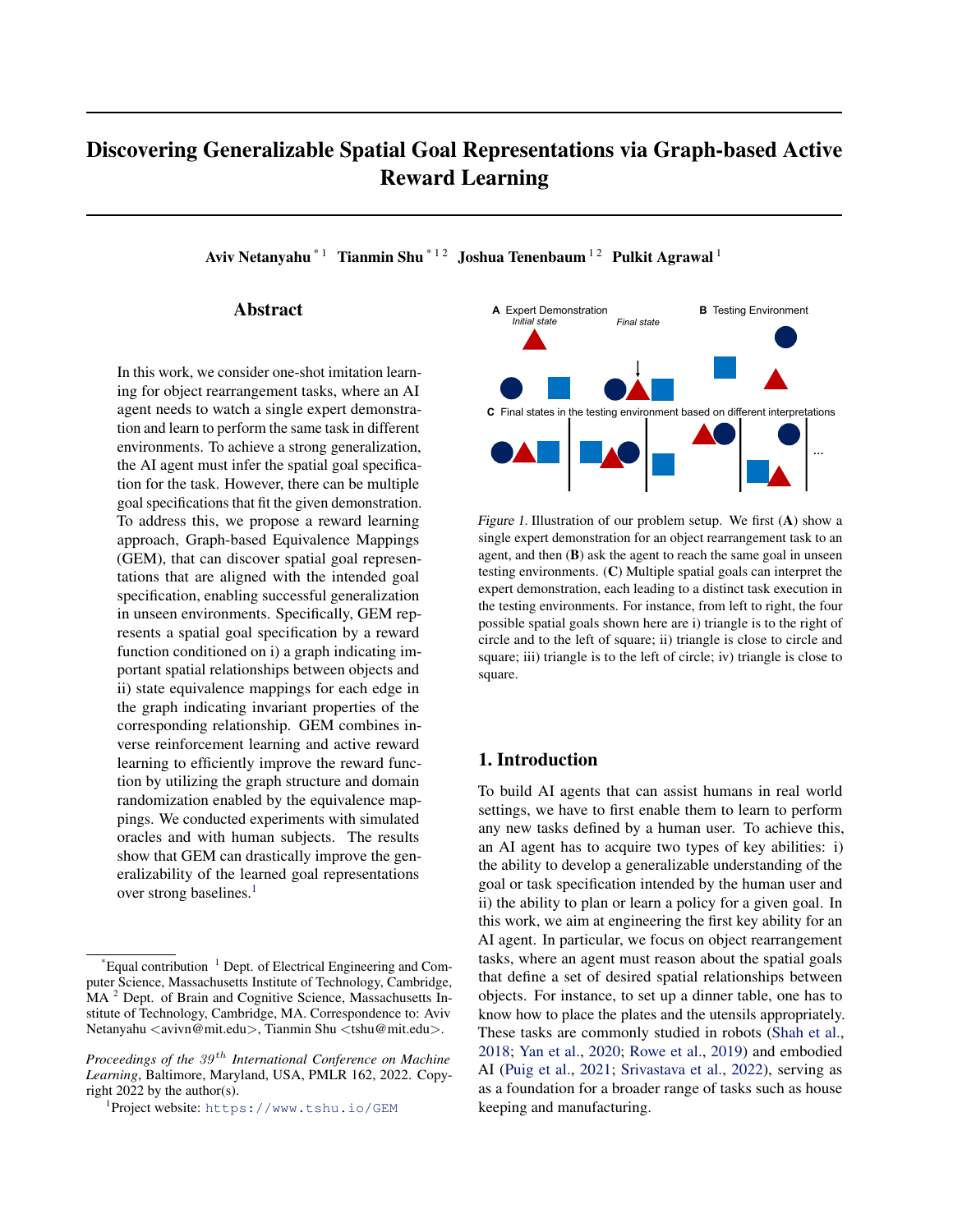

<span id="page-1-0"></span>Figure 2. (A) We use a compositional reward function,  $R$ , conditioned on a graph,  $G$ , as the spatial goal representation. (B) For each edge, we may apply certain state equivalence mappings for improving representation learning to achieve a better generalization beyond the expert demonstration. Each type of mapping indicates a type of invariance of the intended spatial relationship between a pair of objects. Thus the reward for the edge would maintain the same after applying the state mapping. Specifically, for the rotation-invariant mapping  $\phi_1$ , the relative orientation between objects can be randomized while the reward remains the same; for the scale-invariant mapping  $\phi_2$ , the change in the distance between objects does not affect the reward.

One way to train agents to perform a new object rearrangement task is to provide manual goal specification, such as detailed instructions or hand-craft reward functions. However, creating a manual definition for the goal requires expert knowledge, and inaccurate definitions may cause misspecification. Instead, our work focuses on a more general paradigm, i.e., one-shot imitation learning, where the agent watches the human user performing the task once (Figure [1](#page-0-1)A) and learns to perform the same task in unseen environments (Figure [1](#page-0-1)B).

While one-shot imitation learning is a convenient paradigm for teaching new tasks to agents, it is also extremely challenging due to the fact that there could be multiple goal specifications that explain the given expert demonstration well. For instance, consider the task illustrated in Figure [1.](#page-0-1) There are multiple interpretations of the intended goal spatial relationships based on the demonstration, each of which will lead to a different task execution in a new environment (Figure [1](#page-0-1)C). Without a correct understanding of the true goal, an agent cannot successfully perform the task.

To address this challenge, our work improves both i) the representation of spatial goal specification and ii) the acquisition of such representation that can reveal the true spatial goal.

First, we represent the intended spatial goal by a compositional reward function conditioned on a sparse graph (Figure [2](#page-1-0)A) where the graph indicates *whether* there is an important spatial relationship between a pair of objects and each edge has a reward function implicitly describing *what* the intended spatial relationship is between the corresponding pair of objects. Unlike prior work on reasoning about spatial relationships and graphical representations of goals, we do not classify a relation out of a manually defined set of predicates (e.g., close, above), but intend to discover those predicates through the graph and the reward components for the edges in the graph implicitly.

Second, we propose a novel reward learning algorithm, Graph-based Equivalence Mappings (GEM), connecting offline reward learning with active reward learning. As shown in Figure 3, GEM consists of two phases. In the initial phase (Figure 3A), we first learn a reward function conditioned on a fully connected graph from the expert demonstration using adversarial inverse reward learning (AIRL) (Fu et al., 2018) with a model-based extension, i.e., M-AIRL. This reward function is guaranteed to provide a good fit on the states in the expert demonstration, which offers us a set of good state-reward pairs as a training set. However, this set is only limited to the training situation, thus the initial reward function learned from M-AIRL may not generalize well to unseen states during test. To acquire new state-reward pairs that are not covered by the expert demonstration and improve the spatial goal representations to match with the newly acquired data, we then conduct active reward refinement (Figure 3B) following the initial training.

Prior works on active reward learning typically collect new state-reward training data purely based on the states generated in the queries shown to the oracle and the feedback received from the oracle. When faced with a large state space, this paradigm often requires a large amount of queries to acquire sufficient training data. To overcome this, we aim to augment the existing training states by randomizing each state in the existing set without changing the corresponding reward. This can be achieved by applying state equivalence mappings (Figure [2](#page-1-0)B) to edges, which is a type of state transformation that identifies equivalent states. A similar idea has been previously applied to multi-agent policy learning for improving zero-shot generalization (Hu et al., 2020). Here, each type of equivalence mapping indicates a type of invariance for the intended spatial representation between a pair of objects. Thus, when applying valid equivalence mappings, we can synthesize new state-reward pairs with known rewards without the need to acquire oracle feedback on each new state. Following this intuition, our active reward refinement iteratively proposes a new hypothesis including a new graph and new state equivalence mappings assigned to the edges in the graph, finetunes the reward function based on the new graph and the augmented training set, and generates informative queries for the oracle to verify the hypothesis. For instance, in Figure 3B, the edge between the square and the circle is removed in the new graph, while the rotation-invariant mapping is preserved for the remaining edge. Consequently, the sampled query moves the square away and rotates the triangle around the circle, so that we can verify whether the removed edge is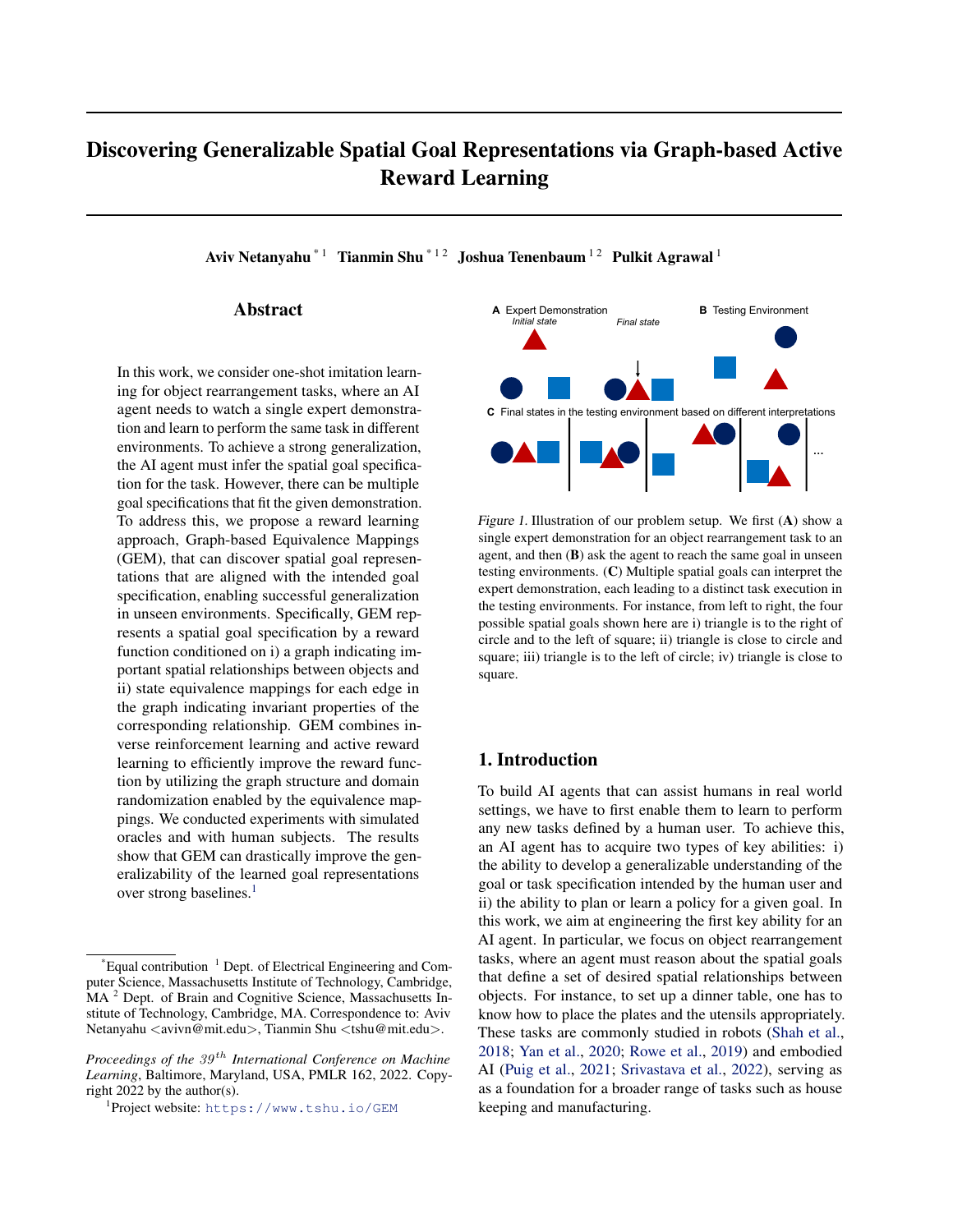Figure 3.Overview of GEM. The reward learning consists of two phases, offering a novel connection between del-based inverse reinforcement learning that predicts an initial reward abdactive reward learning. Given an expert demonstration, we rst initialize the reward function conditioned on a fully connected graph (Re.) using model-based adversarial inverse reinforcement learning (M-AIRL).  $R^0$  provides a good estimation of expert demonstration state rewards with a theoretical tness guarantee. To improve generalization beyond states in the expert demonstration, we update the reward function iteratively. At each iteration we propose a new graph or a new equivalence mapping assignment for the edges in the new graph. We then netune the reward function conditioned on the new graph using data augmented by the new equivalence mappings. To verify the tness of the proposed graph and the equivalence mappings, we generate a new goal state that can differentiate the new rew<sup>a</sup>fttom the current rewar<sup>a</sup> as an informative query for the oracle. Based on the oracle feedback (i.e., whether the new goal state is acceptable), we update the current proposal, reward function, and state accordingly. We also collect the query states as additional training data for the reward netuning at future iterations.

important and whether the rotation-invariance holds for the imited the kinds of goals a system can infer. In contrast, connected edge through this query. our approach can discover generalizable spatial goal rep-

resentations with much less restriction for the spatial goal<br>We conducted experiments with a simulated oracle and with neal estion we conducted experiments with a simulation environment, speci cation.

Watch&Move. In each task, the goal is to move the ob-Inverse reinforcement learning Most existing imitajects to satisfy spatial relationships intended by the oracletion learning approaches can be categorized into behav-We compared GEM against recent baselines for imitationoral cloning (BC) and inverse reinforcement learning (IRL) learning and active reward learning, and found that GEM Ghasemipour et al., 2020). These two types of methodolosigni cantly outperformed the baselines, both in terms of thegies provide two distinct learning objectives – BC aims to generalizability and the sample ef ciency (i.e., less oracledirectly mimic the expert policy, whereas IRL attempts to queries). recover the reward function that could produce the expert

In summary, our main contributions are: i) a generalizable policy. Intuitively, learning a reward can achieve better gen-In Summary, our main commoditors are. If a generalizable eralization in novel environments since the learned reward<br>spatial goal representation using a compositional reward institute may off the valid in the navy on ironme function conditioned on a graph and state equivalence map-<br>pince, ii) a novel reverd logming elserithm. CEM, for dia a policy inferred by demonstrations may no longer be suitpings, ii) a novel reward learning algorithm, GEM, for disprigs, if a novel reward learning algorithm, OEM, for als able when the environment distribution changes (covariate<br>covering spatial goal representations by connecting inverse it. (Chimodeire, 2000). The main abellange in covering spanar goal representations by connecting inversight) (Shimodaira, 2000). The main challenge in IRL is<br>reinforcement learning with sample-ef-cient active reward that there are unually multiple rewards that are ava learning, and iii) a new physics simulation environment, that there are usually multiple rewards that can explain the<br>Wetch 8 Mars, for evaluating and shot imitation locating expert demonstrations (Ng et al., 2000), especi Watch&Move, for evaluating one-shot imitation learning valchamove, for evaluating one-shot imitation rearring limited demonstrations. Policies learned from IRL simul-<br>approaches, with a focus on generalization. function may still be valid in the new environment, whereas that there are usually multiple rewards that can explain the

# 2. Related Work

taneously with the reward are guaranteed to only perform well on the expert distribution (Ghasemipour et al., 2020). State-only AIRL (Fu et al., 2018) is guaranteed to learn a reward disentangled from environment dynamics, but may

Goal inference. One of the key aspects of the work is to reason about the goal for a task based on the expert's plan. also suffer from covariate shift. Hence, we propose a new There has been rich history in goal inference building so-<br>sially intelligent ALsystems (Delise at al., 2017; Duis at al., I reward learning. cially intelligent AI systems (Baker et al., 2017; Puig et al., learning paradigm that extends IRL with graph-based active

2021; Netanyahu et al., 2021; Shah et al., 2018; Yan et alQne-shot imitation learning. Imitation learning has long 2020). However, prior work on goal inference typically been a subject of interest (Schaal, 1999; Nehaniv et al., assumed a limited goal space such as a set of discrete goal 02; Abbeel & Ng, 2004; Billard et al., 2004; Argall et al., (Baker et al., 2017), a nite set of predicates (Puig et al. 2009). Speci cally, there has been work on one-shot im-2021; Netanyahu et al., 2021; Shah et al., 2018), or a taitation learning (Duan et al., 2017; Bonardi et al., 2020; get location (Cao et al., 2020). These assumptions greatMuang et al., 2019; Yu et al., 2018), which often adopted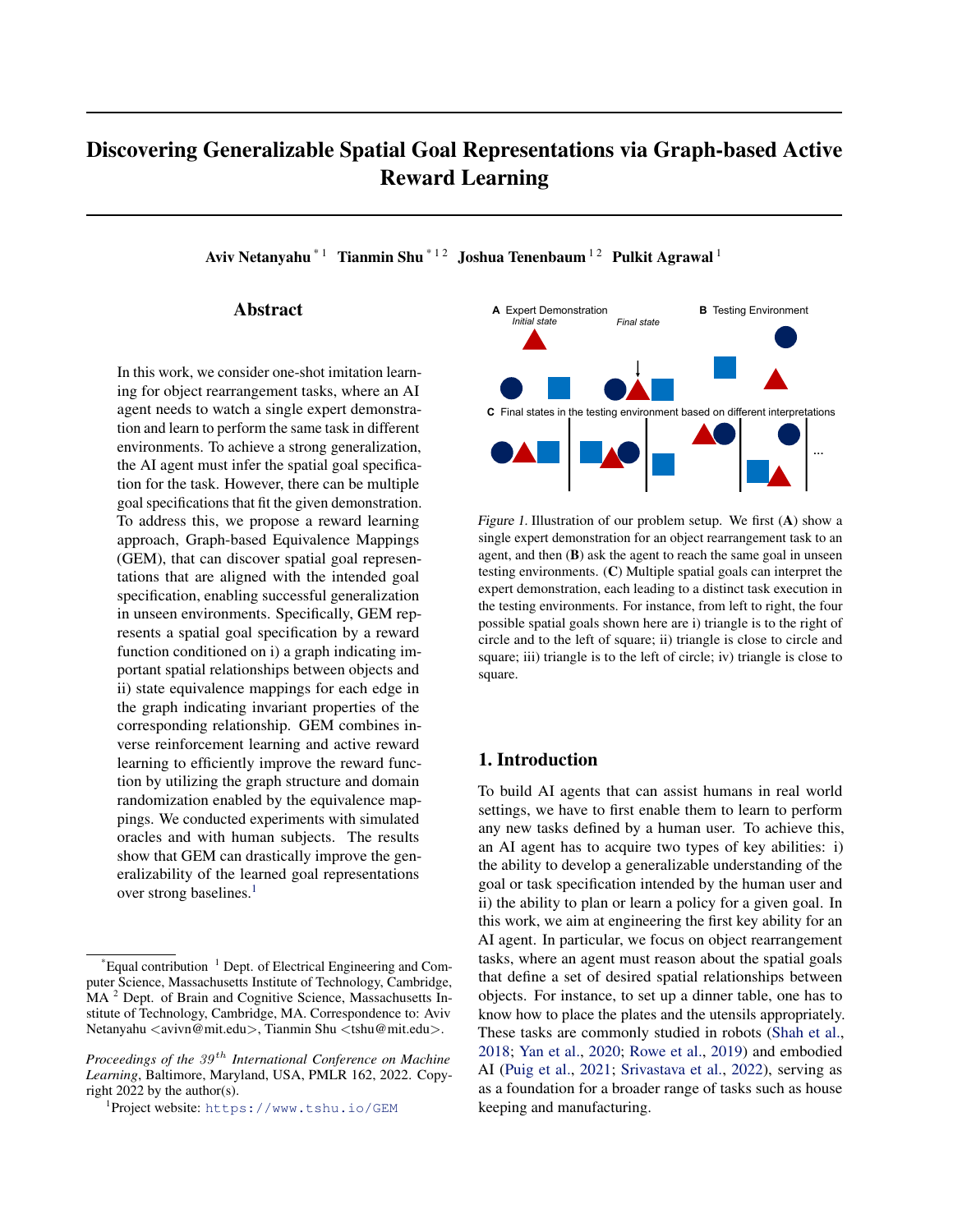a meta-learning framework, where the objective is to learmapproximate the expert policy on the given expert demonhow to learn from a single demonstration through trainingstrations  $D = f_{1}$ ; with a distribution of tasks. This can be done either througha sequence of state and action pairs in a demonstration. It meta policy learning (Finn et al., 2017) or meta rewardachieves this objective by maximizing the likelihood of oblearning (Xu et al., 2019). However, existing works focusedserving the expert demonstrations given the reward function. on tasks that have a high similarity, e.g., pushing an object strationsD = f <sub>1</sub>; ; <sub>M</sub> g, where <sub>i</sub> = f(s<sup>t</sup>; a<sup>t</sup>)g<sub>t=0</sub> is

$$
\text{maxE}_{D} \text{[logp ()]}; \qquad (1)
$$

not addressed generalizibility of the learned policies or renot addressed generalizibility of the learned policies or re-<br>ward functions to unseen environments. There are two mail herep () / p(s<sub>0</sub>)  $\frac{Q_T}{t=0}$  p(s<sup>t+1</sup> js<sup>t</sup>; a<sup>t</sup>)e <sup>tr (st</sup>ia<sup>t</sup>) is the challenges for achieving a strong generalization in one-shot kelihood of the demonstrations given the reward function. imitation learning: it is hard i) to learn to reach a given goal AIRL formulates this optimization as adversarial training, in unseen environments and ii) to infer the true goal from a<sup>where</sup> it learns to approximate the advantage function for single demonstration. In this work, we focus on the secondhe expert policy through a discriminator. The discriminator challenge, with the assumption of having access to a worlelistinguishes between generated trajectories from a learned model and a planner that can reach any physically plausibleolicy (ajs) (as fake examples) and the expert demonsragoal state. We believe this is a rst step towards engineeringions (as real examples):

a generalizable one-shot imitation learning system.

Policy/reward learning from human feedback. In addi-

to different locations (Finn et al., 2017). They have also

D<sub>;1</sub> (s; a; s<sup>0</sup>) = 
$$
\frac{\exp(f_{;1}(s; a; s^{0})g)}{\exp(f_{;1}(s; a; s^{0})g + (a|s))}
$$
; (2)

tion to learning from demonstrations, prior work has alsowheref  $_{;!}$  is the advantage function consisting of an approposed methods for learning policies (Ross et al., 201 proximated reward functiog as well as a shaping function Grif th et al., 2013; Loftin et al., 2014; MacGlashan et al.,  $h_!$ :

2017; Arumugam et al., 2019; Wang et al., 2022) or reward functions (Daniel et al., 2014; 2015; Su et al., 2016 When the reward function only depends on state IRL B y k et al., 2019; Cui & Niekum, 2018; Brown et al., 2019; can guarantee that the learned reward functional the Reddy et al., 2020) from human feedback. This can be an improved that the contract contract managements are achieved through queries that ask for human preferences and functionr and the ground-truth value function (s) (Christiano et al., 2017; Brown et al., 2019) or a direct eval-(Crinsuano et al., 2017, Brown et al., 2019) or a difect evai-<sub>up to</sub> a constant respectively. However, the learned reward<br>uation (reward) on states (Ross et al., 2011; Reddy et almay not generalize well to states differen 2020). Inspired by this, our approach also uses an active rehown in the expert demonstrations.  $f_{;!} = g(s;a) + h_{!}(s^0) - h_{!}(s)$ : (3) may not generalize well to states different from the ones

ward learning scheme to improve the reward function from

oracle feedback. However, when the state and action spaces 3.2. Model-based AIRL

are large, it is dif cult to obtain suf cient amount of data

from a small number of queries. In this work, we aim to The original AIRL uses a model-free RL training, which address this by better utilizing the limited queries and oracles often dif cult in tasks with large state and action spaces feedback. Speci cally, instead of only generating trajec-(such as the multi-object rearrangement tasks studied in this tories or states for the queries, we propose generalizableork). To address this issue there has been work on modelgoal representations and verify them through smart querbased AIRL (Sun et al., 2021). Similarly, we propose a generation. simple model-based extension given a world models; a)

## 3. Preliminaries

learned or given by a simulator. The idea is to utilize the shaping function  $(s)$  in Eq.  $(3)$ , which is quaranteed to approximate the ground-truth value function in the demon-

Our initial learning phase adopts adversarial inverse reinstrations, combined with one-step-ahead state predication forcement learning (AIRL) (Fu et al., 2018), which was to de ne the policy in Eq. (2) instead of learning a policy proposed to achieve robust reward generalization for unusing model-free RL:

seen dynamics. We brie y introduce AIRL and present a model-based extension to the original AIRL below.

### 3.1. Adversarial Inverse Reinforcement Learning

IRL considers an MDP process;  $A$ ;  $T$ ;  $r$ ; ;  $\theta$ i. S is the state space, is the action space,  $(ja; s)$  is the state transition distribution,r(s; a) is the reward function, is the discount factor, and<sub>0</sub> is the initial state distribution. The goal of IRL is to learn a reward function  $(s; a)$  that can

$$
(ajs) = P \frac{expf}{a^{0}2A} \frac{P}{expf} \frac{sp(s^{0}ja; s)h(s^{0})g}{s^{0}p(s^{0}ja^{0}; s)h(s^{0})g};
$$
 (4)

where is a constant coef cient.

## 4. Graph-based Equivalence Mappings

As a representation of a spatial goal, a reward function can adequately describe the tness of a spatial con guration w.r.t. any intended goal spatial relationships including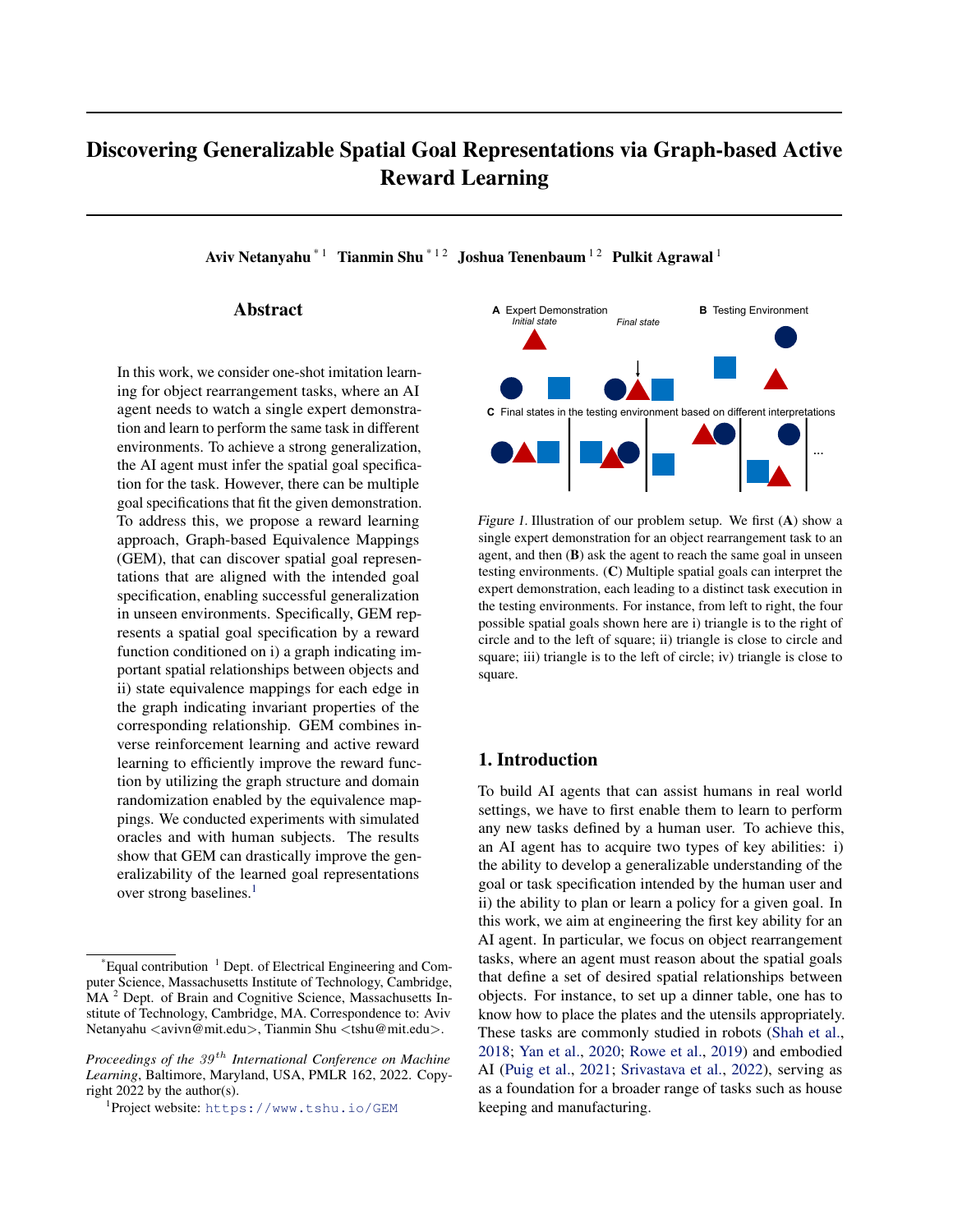both logical and continuous relationships. When learned mapping, we may randomize the invariance aspect of the properly, the trained reward function also enables a gerstate to sample a new state. For instance, for applying the eralization of the corresponding goal in unseen physicatotation-invariant mapping once, we randomize the relative environments, avoiding over-imitation, unlike direct policy orientation between the two objects for the state transformaimitation. However, without a diverse set of demonstrationstion. Please refer to Appendix A.1 for more details. multiple reward functions may perfectly t the expert trajec-

tories, and it is impossible to disambiguate the true reward solely based on the given demonstration. To solve this, we propose a novel active reward learning approach, Graphbased Equivalence Mappings (GEM) that learns a compo<sub>7</sub> sitional reward function conditioned on a sparse graph and state equivalence mappings (Figure 2). As illustrated in Figure 3, GEM consists of two learning phases, combining both model-based inverse RL and active reward learning. Starting from the initial reward function that has a theoretical We denote the mappings assignment for all the edges in a  $\mathtt{\hat{g}}$ raph a $\mathtt{sI}\ =\ \mathtt{f}\,$   $_{\mathsf{i,j;k}\,}$   $\mathtt{g}_{\mathsf{(i;j)}$   $_{2\, \mathsf{E};k\, 2\, \mathsf{K}} }$  , where  $_{\mathsf{i,j;k}\,}$  is a binary  $\breve{\text{w}}$ ariable indicating whether $_{\mathsf{k}}$  can be applied to edg $\dot{\text{e}}$  j ). The state mapping for the whole graph is then de-ned as  $\chi$  s; I ), where it recursively applies mappings assigned to each edge. Note that we transform the state for each edge independently so that the transformation of one edge will not affect the state of other edges that share a common node with this edge. For more details, please refer to Appendix A.1.

-tness guarantee limited to the expert demonstration, GEM In this work, we consider two types of mappings illustrated iteratively re nes the reward function through proposed newin Figure  $\bf B$  as a gentle inductive bias provided by domain graphs and state equivalence mappings and veri es the neknowledge, but other types of mappings can also be applireward function via informative queries for an oracle. In cable for different domains. Critically, we only provide a this section, we rst introduce our compositional reward set of candidate mappings but do not assume to have the function and then present the two-phase learning algorithmknowledge of which mappings can be applied to a speci c

## 4.1. Compositional Reward Function as a Spatial Goal Representation

We represent each state  $\mathbf{a}$   $\left( x_i \right)_{i \geq N}$ , whereN is a set of objects and i is the state of objedt. We indicate  $G = (N, E)$ , where each edge; j 2 E shows that the spatial relationship between object and object is part of

spatial relationship, unlike (Hu et al., 2020). We instead learn to assign valid mappings to each edge through active reward learning.

the important spatial relationships for a task by a graph,queries, creating an in nite number of states that have equiv-These equivalence mappings allow us to augment the states from the expert demonstration and those acquired through alent spatial relationships.

the goal speci cation. Here, we focus on pairwise spatial4.2. Two-Phase Reward Learning relationships, but it is possible to extend this to higher-order<br>relationships, As shown in Figure 2 sives the spank and 4.2.1. NITIAL REWARD LEARNING relationships. As shown in FigureA2 given the graph and

the state, we de ne a compositional reward function as aGiven the expert demonstration we rst use M-AIRL spatial goal representation to implicitly describe the goaldescribed in Section 3 to train an initial reward function spatial relationships for a task:

$$
R(s; G) = \frac{1}{jEj} \bigg|_{(i;j) 2E}^{X} r(x_i; x_j): \tag{5}
$$

 $R^0$ (s; G<sup>0</sup>; 0) conditioned on a fully connected graph, where  $0$  are the parameters of the initial reward function. This initial reward function provides a good reward approximation for all the states in, approaching the ground-truth with a constant offset.

Spatial relationships may have certain invariance properties. 2.2. ACTIVE REWARD REFINEMENT For instance, relationships describing the desired distance

between two objects are invariant to the rotation applied to o improve the generalization of the initial reward function this pair of objects. By utilizing correct invariance prop- to states beyond expert states, we then aim to discover a erties, we can transform a state seen in the training env@raph structureG, and equivalence mapping assignment ronment to a new state that has the same reward, as théyr the edges in the graph, through active learning, and represent the same spatial relationship. Essentially thise ne the reward function based on the inferred graph and process augments the data by domain randomization (Tthe equivalence mappings.

bin et al., 2017). To model different invariance properties The active reward re nement is outlined in Algorithm 1. we introduce a set of possible state equivalence mappings of the reward re-nement, we consider three training sets, f  $k g_{k2K}$  as shown in Figure $\mathbb{B}$ , where each type of mapping  $k$  can transform the states of a pair of objects,  $k$ ,  $\mu$  and ensures that the reward component for that edge does eiting  $\sin R^0$ ,  $S_D = f(s^t; r^t = R^0(s^t)G^0; 0)$   $g_{t=0}^T$ , (2) a<br>and ensures that the reward component for that edge does eiting state set initialized with the n not change, i.er,(x<sub>i</sub>; x<sub>j</sub>) = r(  $_{k}(x_{i};x_{j})$ ). When applying (1) all states in the expert demonstrations and their rewards based or R<sup>0</sup>, S<sub>D</sub> = f(s<sup>t</sup>; r<sup>t</sup> = R<sup>0</sup>(s<sup>t</sup>jG<sup>0</sup>; <sup>0</sup>))g<sub>t</sub>  $\bar{p}$  bsitive state set initialized with the  $\,$  nal state of the expert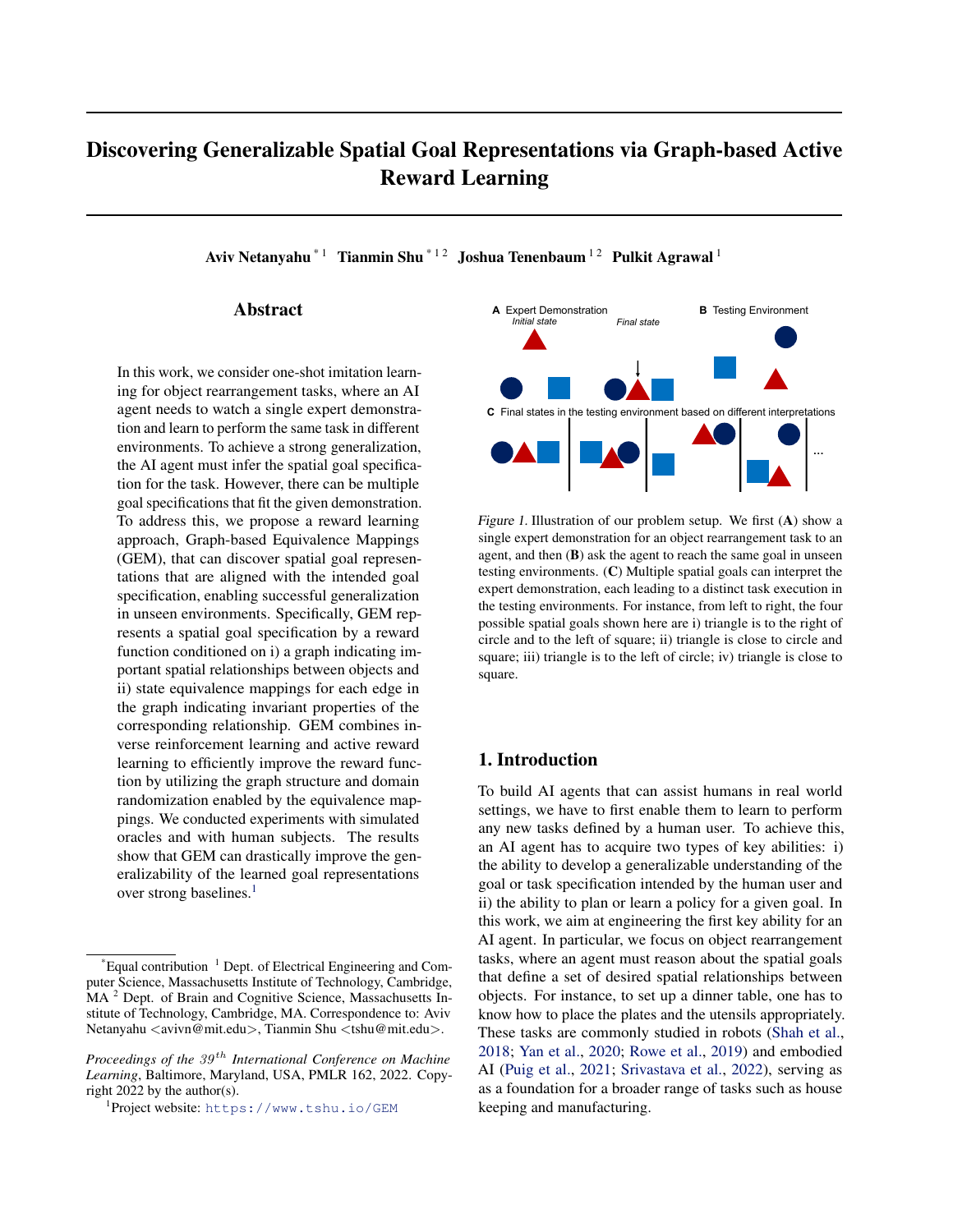Algorithm 1 Active Reward Re nement

Input:  $G_0$ ,  $I_0$ ,  $R_0$ ,  $S_D$ ,  $L_{max}$  $S_{+}$  f  $s^{T}g$ ,  $S$  ; , l $_{0}$  ; First reach the nal state of the expert demonstration, denoted a $\mathbf{s}^0_{\mathrm{q}}$ for  $i = 1$  to  $L_{max}$  do  $G^0$ ; I  $^0$  $, I^0$  Q(G<sup>i</sup>; I<sup>i</sup>jG<sup>i 1</sup>; I<sup>i</sup>) Train  $0$  based on Eq. (7) Sample a new query state based on Eq. (8) Reachs $^0_q$  and get oracle feedback  $if \ o = \ acceptable$  $G^1$   $G^0$ ,  $I^1$   $I^0$ ,  $s_q^1$   $s_q^0$ ,  $I^0$   $s_q^0$  $S_+$   $S_+$  [f  $s_q^0 g$ ,  $S_p$   $(s_q^0; r^T)$ else  $G^1$   $G^{1}$  1,  $I^1$  1  $1^1$  1,  $s_q^1$   $s_q^1$ ,  $l - 1$ S  $S$  [f  $s_q^0g$ Move objects back to  $1$ <sup>1</sup> end if end for

demonstrationS<sub>+</sub>, and (3) a negative state s&, By querying, we collect more states for the positive set and the querying, we collect more states for the positive set and the 1 and is a constant coef cient.<br>negative set based on the oracle judgment. We know the

corresponding reward of the state  $S_{\text{D}}$  based or R<sub>0</sub>, and assume that rewards for state S<sub>tn</sub> have higher rewards than any state  $i\mathbf{S}$ .

The main purpose of the quenes is to the equivalently good new querys, We also assume that has a similar reward<br>goal states that are visually different from the goal states the nal demonstration state. These can also be a shown in the expert demonstration. To this end, at the start of the active learning phase, we rst reach the nal state of the expert demonstration. We can achieve this by applying the learned approximated value function (the policy is de-ned proposal and the corresponding reward function, move back in Eq. (4)).

At each iteration, we rst propose a new grap $6^0$  and a new equivalence mapping assignmerbased on a proposal this proposal distribution in Appendix A.2. We then netune a certain amount of iterations.

the reward function conditioned on the proposal to obtain After the two learning phases, we apply the learned reward new parameters<sup>0</sup>, which de nes a new reward function R(sjG<sup>0</sup>, <sup>0</sup>). To do that, we use two types of optimization. In the the rest environments by sampling a goal state<br>First is appeal as exercise has also the otate and assumed as based on the reward function. Since we prefe First is reward regression based on the state and reward pairs<br>(such a Superior sparsest graphs accepted in the recent iter-(s; r) 2  $S_D$  . Since we obtained equivalence states from the  $\frac{1}{2}$ ,  $\frac{1}{2}$  S<sub>D</sub>. Since we obtained equivalence states nonruleations. When there are multiple accepted graphs with the proposed mappings, the reward function can be optimized  $\frac{1}{2}$ so that for each state in  $S_D$ , all of its equivalent states will have the same reward asitself. We formally de ne a regression loss as follows

s 2 S . This gives us the second loss:

L( ) rank = Es<sup>+</sup> <sup>S</sup><sup>+</sup> ;s <sup>S</sup> [j(R(( s ; I <sup>0</sup> )jG 0 ; ) R(( s<sup>+</sup> ; I <sup>0</sup> )jG 0 ; )j<sup>+</sup> ]:

We then combine these two loss functions to update the parameters of the reward function:

$$
^{0} = \arg \min L( )_{reg} + L( )_{rank}.
$$
 (7)

Based on the new reward, we generate a query to re ect the change in the hypothesis and in the corresponding reward function. The query is a goal stats sampled starting from the current state (i. $\mathbf{e}_{q}^{l-1}$ ). Intuitively, this new state should have a high reward based on the new reward function but a low reward based on the previous reward function at iterationl 1. Formally,  $s_q^0$  is sampled by

$$
s_q^0 = \underset{s2N}{\text{arg max}} R(sjG^0, 0) \quad R(sjG^{1/1}; 1/1); \quad (8)
$$

whereN (s $_{\mathrm{q}}^{l-1}$ ) is the set of all reachable states starting from

After reaching the new query stat& we query for oracle feedback by asking  $\mathbf{\dot{g}}_{\text{q}}^{\text{I}}$  is an acceptable state that satis es the goal. If acceptable, we then accept the new proposal as

well as the new reward function, and augm8ntwith the<br>The main purpose of the queries is to nd equivalently good new guange, M/o also assume the headed imilar rewar new querys $_{0}^{0}$ . We also assume that ູ້ຊs the nal demonstration state. Th**ິລ**s can also be augmented with( $s_q^0$ ; r<sup>T</sup>), wherer<sup>T</sup> is the reward of the nal demonstration state according to the initial reward function. If the oracle feedback is negative, then we reject the new

distributionQ(G<sup>0</sup>, I <sup>0</sup>jG<sup>| 1</sup>; I<sup>1</sup>). We describe the design of the process when no sparser graphs have been accepted for to the last accepted state (i. $\mathbf{s}^\text{l}_\text{q}$ ,  $^1$ ), and augmen $\mathbf{s}_\text{}$  with  $\mathsf{s}_{\mathsf{q}}^0$ . We repeat this process until reaching the maximum number of iterations  $L_{\text{max}}$ . Alternatively, we can also terminate

> function to the test environments by sampling a goal state same number of edges, we use the one that has the most mappings assigned to its edges.

## 5. Experiments

L( )<sub>reg</sub> = E<sub>(s;r)</sub> s<sub>p</sub> [(R( ( s; l<sup>0</sup>)jG<sup>0</sup>, ) r)<sup>2</sup> ]: (6)

5.1. Watch&Move Environment

The second type of optimization is reward ranking. SpecifWe propose a one-shot imitation learning environment, ically, we optimize the reward function so that the reward Watch&Move. Inspired by recent machine learning benchof a states<sub>+</sub> 2 S<sub>+</sub> is higher than the reward of any state marks based on 2D physics engines (Lowe et al., 2017;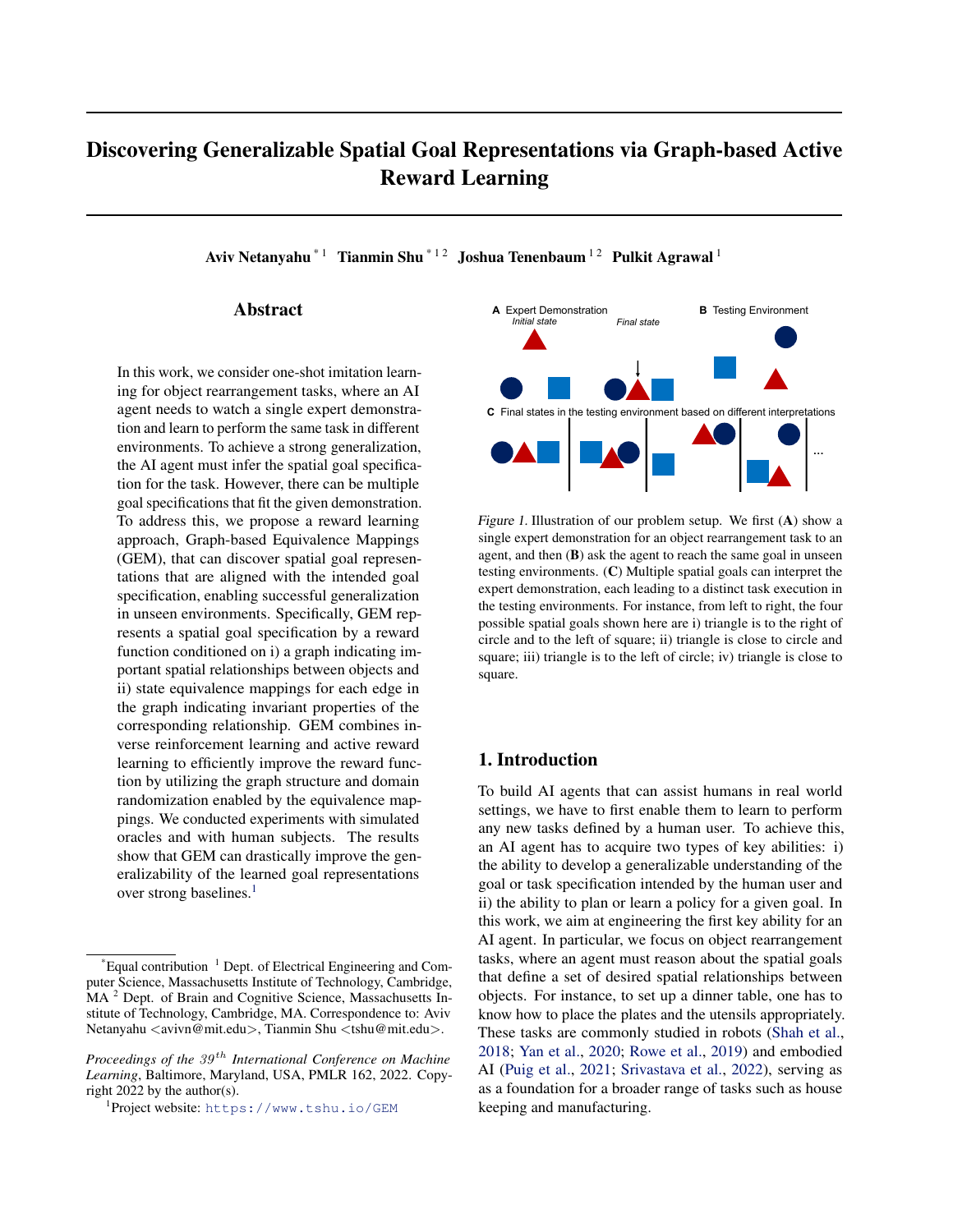Figure 4.Example Watch&Move tasks. For each task, we create an expert demonstration that moves objects to a state that satis es the goal and provide a test environment that is different from the initial state in the expert demonstration. The edges visualize the relationships that are part of the goal de nition; they are not present in the expert demonstration and are thus unknown to the agent. We also show the goal for each task. The distance in Watch&Move is measured in units. As a reference, the radius of the circle is 0.8 units. The exact de-nitions of the goal relationships are summarized in Table 1 (Appendix A.6).

Bakhtin et al., 2019; Allen et al., 2020; Netanyahu et al.minimizing the previous reward for the query generation, ii) 2021), we create a 2D physics simulation for Watch&Move, GEM with a fully connected graph (no new graph proposals), where objects can be moved w.r.t. physics dynamics and i) GEM without applying any equivalence mappings, and constraints. This simulation environment provides an abiv) GEM trained with randomly generated queries. During straction of real world object rearrangement tåsks testing, given the reward function learned by each method,

we sample a goal state by maximizing the reward and min-<br>We design 9 object rearrangement tasks in the Watch&Movenizing the displacement. We then avaluate compled secl Incording the object realitally enternation in the Waterlands Tmizing the displacement. We then evaluate sampled goal<br>Environment (Figure 4 shows 3 example tasks). Each task ates begad using our reward metric de ned in Sec consists of an expert demonstration and a new testing envi-<br>represent. The scale of the prepagad toolse cover a repeal Finally, we provide an oracle performance based on the ronment. The goals of the proposed tasks cover a range of objects relationships that are common in the real world as well as in the prior work on object rearrangement tasks (as states based using our reward metric de ned in Section 5.1. optimal goal states generated by the oracle in the testing environments.

summarized in Table 1).

## A successful performance in the testing environment in

### 5.3. Results with a Simulated Oracle

spatial relationships for the tasks (we visualize the inferred graphs and equivalence mapping assignment, and example

Watch&Move requires an agent to rearrange the objects of rst conducted an evaluation on 8 Watch&Move tasks to satisfy all spatial goal relationships while minimizing with a simulated oracle that gives feedback for a query the overall change in the environment. This requires that all on whether the state in the query satis es the goal the agent correctly identify the necessary relationships for nition. We report the reward obtained in the testing each task. We use a reward function to measure the task in the task of models trained with different methods completion and the displacement of all objects  $\frac{1}{2}$ .  $1(s^{\mathsf{T}} \text{ satis} \text{ es the goal } 0.02^{\mathsf{T}} \text{ }_{i2N} \text{ } jjx_i^0 \text{ } x_i^{\mathsf{T}} \text{ } jj_2 \text{, where}$  $x_i^0$  and $x_i^\mathsf{T}$  are the rst and last states of objecth a testing episode respectively, ard is the overall nal state in the testing episode. Please refer to Appendix A.6 for more function was greatly improved. We also found that the details about the tasks and the environment. with different numbers of queries in Figure 5. The results show that the initial reward trained by M-AIRL failed to reach the goal in the tesing environment. However, with the active reward re nement enabled by GEM, the reward graphs and the equivalence mapping assignments inferred by GEM provided meaningful representations of the intended

### 5.2. Baselines and Ablations

We compare GEM with M-AIRL (i.e., the initial reward queries in Appendix B). In comparison, ReQueST and the learning alone) and with ReQueST (Reddy et al., 2020);andom query variant failed to learn a generalizable reward a recent active reward learning approach that estimatesfanction for all tasks. Other ablated variants could achieve reward that can generalize to environments with differensuccess in some tasks but not in all 8 tasks, which veri ed initial state distributions. For a fair comparison, we use the importance of i) minimizing the previous reward for the same graph-based reward function for ReQueST antthe query sampling and ii) the joint inference of the graph initialize the reward for using the expert demonstration. For structure and the equivalence mapping assignment.details, please refer to Appendix A.7. For the ablated study,

we also evaluate variants of GEM, including i) GEM without

<sup>&</sup>lt;sup>2</sup>We illustrate this in Appendix B.1.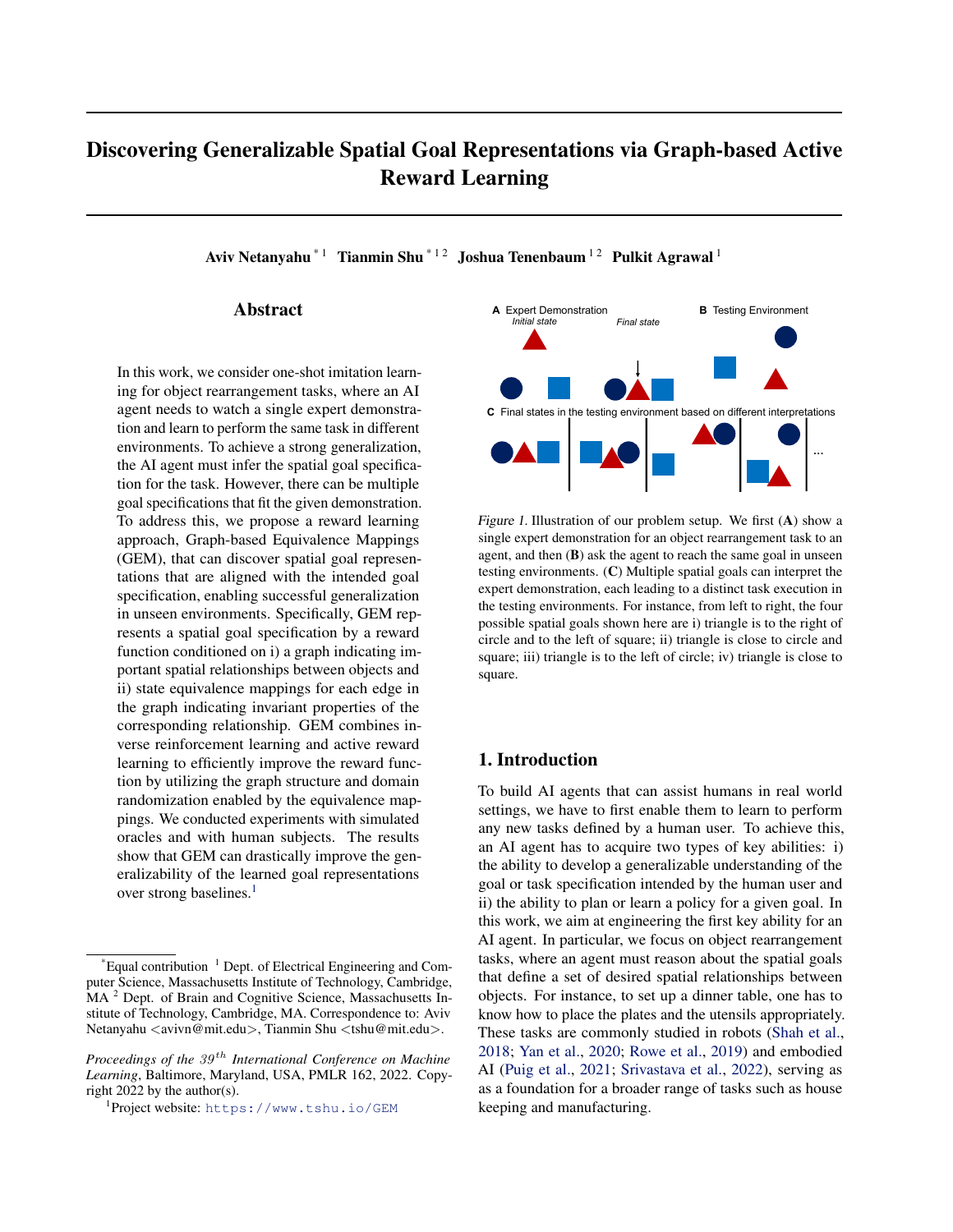Figure 5.Testing performance of different methods trained with a simulated oracle on 8 Watch&Move tasks (Task 1 to 8). We plot the reward metric in the testing environment using the learned model as a function of the number of queries. The dashed line indicates the reward for an optimal plan generated by the oracle. Note here the M-AIRL baseline provides the initial rewards for GEM and all of its variants and is not updated with the queries. We ran each method using three random seeds and show the standard errors as the shaded areas.

> truth goal of Task 9 (see Figure 6). Each participant interacted with GEM and ReQueST once, and provided feedback for 30 queries for each algorithm. Each GEM query took about1 minute due to training. We plot the rewards in the testing environment in Figure 6, which demonstrates that the reward function trained by GEM reaches a good performance in the new environment within 30 iterations, signi cantly outperforming the reward function trained by ReQueST. GEM also correctly inferred the necessary edge (the pair of circles) and its corresponding invariance type (rotation-invariant).

Figure 6.(A) Illustration of Task 9 used in the human experiment. 6. Conclusion (B) Testing performance of GEM and ReQueST trained with three human oracles for Task 9. The dashed line indicates the reward/e have proposed a reward learning algorithm, GEM, for for an optimal plan generated by the oracle in the test environmenperforming one-shot generalization for an object rearrange-The shaded areas indicate the standard errors. ment task. In GEM, spatial goal relationships are represented by a graph-based reward function and state equivalence mappings assigned to the edges in the graph. GEM infers the graph structure and the equivalence mapping assign-

## 5.4. Human Experiment

ment by combing an initial reward learning using inverse<br>To evaluate how well GEM can work with real human ora-reinfercement learning and a semple of cient estive reward cles, we conducted a human experiment on Task 9, where negotial carring and a sample of clerk active reward.<br>It is a servited three human portionants as exactes. The night nement. For evaluation, we designed a 2D physics s we recruited three human participants as oracles. The par-noment, we wandation, we accident a 2D physics similar the studies of the studies of the participants as oracles. The participant environment, Watch&Move, and compa ticipants gave their consent and the study was approved by against strong baselines on multiple tasks. We also conan institutional review board. reinforcement learning and a sample ef cient active reward ducted a human experiment to verify whether GEM can

At each trial, a participant was instructed to verify whetherwork with humans. The experimental results show that a query state generated by an AI agent satis ed the grounGEM was able to discover meaningful spatial goal represen-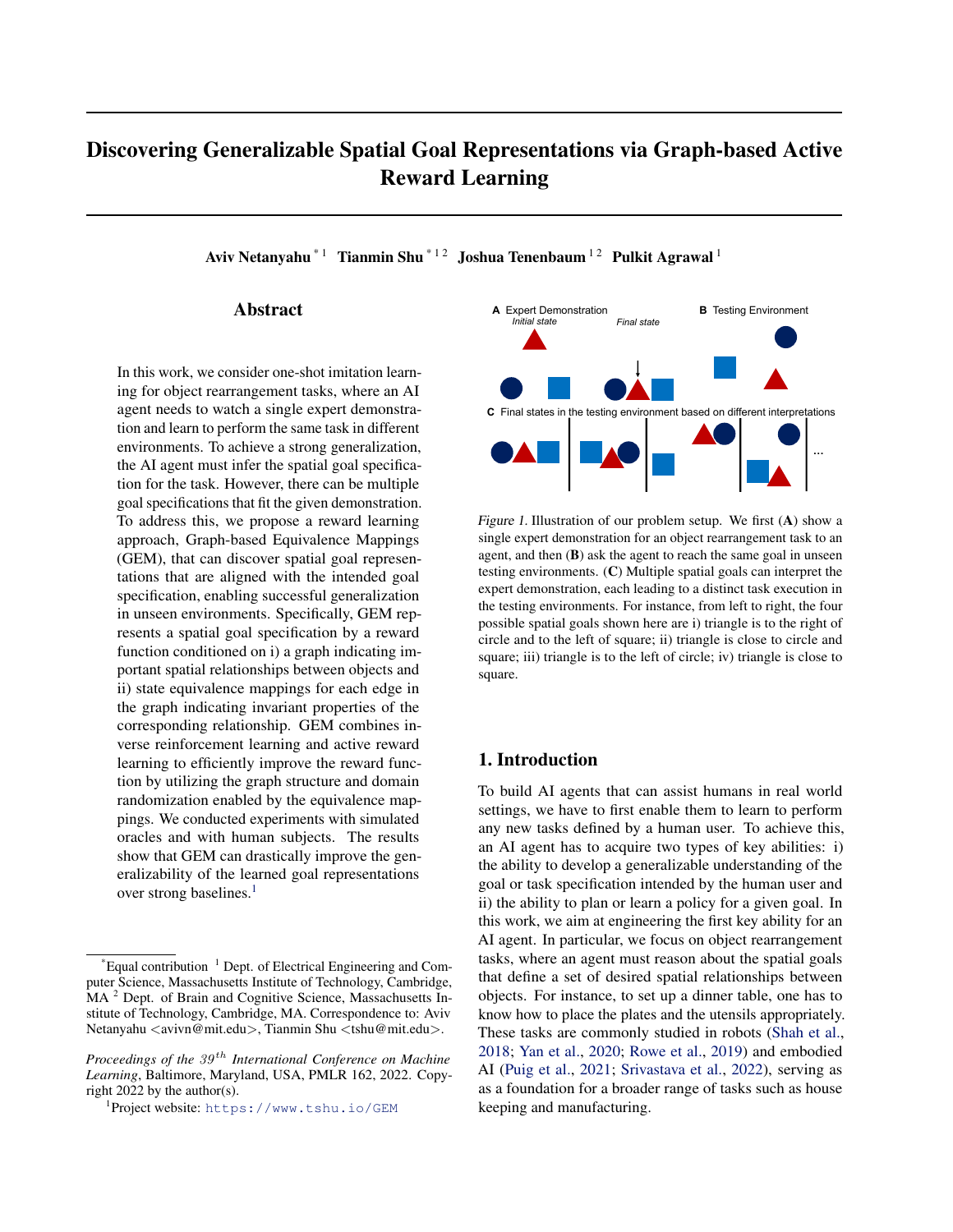tations. It signi cantly outperformed baselines, achieving a better generalization in unseen testing environments as well 2004.

as a greater sample ef ciency. We believe that GEM is a Allen, K. R., Smith, K. A., and Tenenbaum, J. B. Rapid trialstep towards solving the extremely challenging problem of one-shot imitation learning.

The success of GEM in simulation shows potential for real world applications. First, GEM achieves a much greater Argall, B. D., Chernova, S., Veloso, M., and Browning, B. sample ef ciency and generalizability compared with SOTA (ReQueST), making it possible to learn the reward with humans. Second, there are several ways to apply GEM to

learn task speci cations that involve more objects with aArumugam, D., Lee, J. K., Saskin, S., and Littman, M. L. reasonable amount of queries. The bottleneck of the sample Deep reinforcement learning from policy-dependent huef ciency is the number of edges in a graph. Since real world tasks typically require a sparse graph, we can use man feedbackarXiv preprint arXiv:1902.042572019.

boring objects) to directly remove unlikely edges without soning especis, to allocaly remove all lines, eagled marreated and percepts in human mentalizing ature Human Be-<br>queries. We can also take a hierarchical approach where we rst learn rewards for subgraphs (e.g., a dinning set) and

then apply GEM to learn the nal reward (e.g., multiple sets Bakhtin, A., van der Maaten, L., Johnson, J., Gustafson, L., for a party of four) where each node is a subgraph. Finally, since our reward representation and the learning algorithm only require generic object states (e.g., positions, orientareasoning.arXiv preprint arXiv:1908.056562019.

tions), it is possible to learn rewards in different state spaces Billard, A., Epars, Y., Calinon, S., Schaal, S., and Cheng, G. for different domains (such as shapes in a 3D space rather Discovering optimal imitation strategieRobotics and than shapes in a 2D space). We intend to study the real autonomous systems7(2-3):69-77, 2004. world applications of GEM in the future.

cusing on pairwise relationships between objects and representing them through two types of invariances. In the future, we intend to learn higher-order relationships by enabling

of invariance. Second, for real-world applications, we need to improve proposal sampling so that it can infer the graph structure and the equivalence mapping assignment more

ef ciently for a large number of objects. We can poten-Brown, D., Goo, W., Nagarajan, P., and Niekum, S. Extraptially achieve this by using language instructions to guide olating beyond suboptimal demonstrations via inverse rethe inference. For instance, a human user can provide lan-inforcement learning from observations. International guage description of the task in addition to the physical conference on machine learning p. 783–792. PMLR, demonstration to help achieve a better understanding of the 2019. task.

#### Acknowledgements We would like to thank Xavier Puig for his assistance on the experiment in VirtualHome. This work was supported the DARPA Machine Common Sense program and ONRC hristiano, P. F., Leike, J., Brown, T., Martic, M., Legg, by the DARPA Machine Common Sense program and ONRC historical and the December of the Common Sense program and ONRC MURI N00014-13-1-0333. References Abbeel, P. and Ng, A. Y. Apprenticeship learning via inverse reinforcement learning. IProceedings of the twenty-rst<br>Teinforcement learning. IProceedings of the twenty-rst<br>tiques, locate IPROCEE international conference on reportion international conference on Machine learning p. 1, Cao, Z., Gao, H., Mangalam, K., Cai, Q.-Z., Vo, M., and Malik, J. Long-term human motion prediction with scene context. InEuropean Conference on Computer Vision , pp. 387–404. Springer, 2020. S., and Amodei, D. Deep reinforcement learning from human preferences. Indvances in Neural Information Processing System solume 30. Curran Associates, Inc., 2017. tiques. In2018 IEEE international conference on robotics

and-error learning with simulation supports exible tool use and physical reasoning roceedings of the National Academy of Science\$17(47):29302-29310, 2020.

A survey of robot learning from demonstration. A survey of robot learning from demonstration. and autonomous systems  $(5):469-483$ , 2009.

heuristics (e.g., an object is usually only related to neigh<sup>B</sup>aker, C. L., Jara-Ettinger, J., Saxe, R., and Tenenbaum, J. B. Rational quantitative attribution of beliefs, desires haviour, 1(4):1–10, 2017.

and Girshick, R. Phyre: A new benchmark for physical

The present work has a few limitations. First, we are only fo-<br>The present work has a few limitations. First, we are only fo-<br>Codiably Dun Acking coox quostions: A upor friendly Sadigh, D. Asking easy questions: A user-friendly approach to active reward learningarXiv preprint arXiv:1910.043652019.

message passing in the graphs and introduce additional typ**es**onardi, A., James, S., and Davison, A. J. Learning one-shot  $imitation from humans without humanEEE Robotics$ and Automation Letter \$ (2): 3533–3539, 2020.

and automation (ICRA) p.  $6907-6914$ . IEEE, 2018.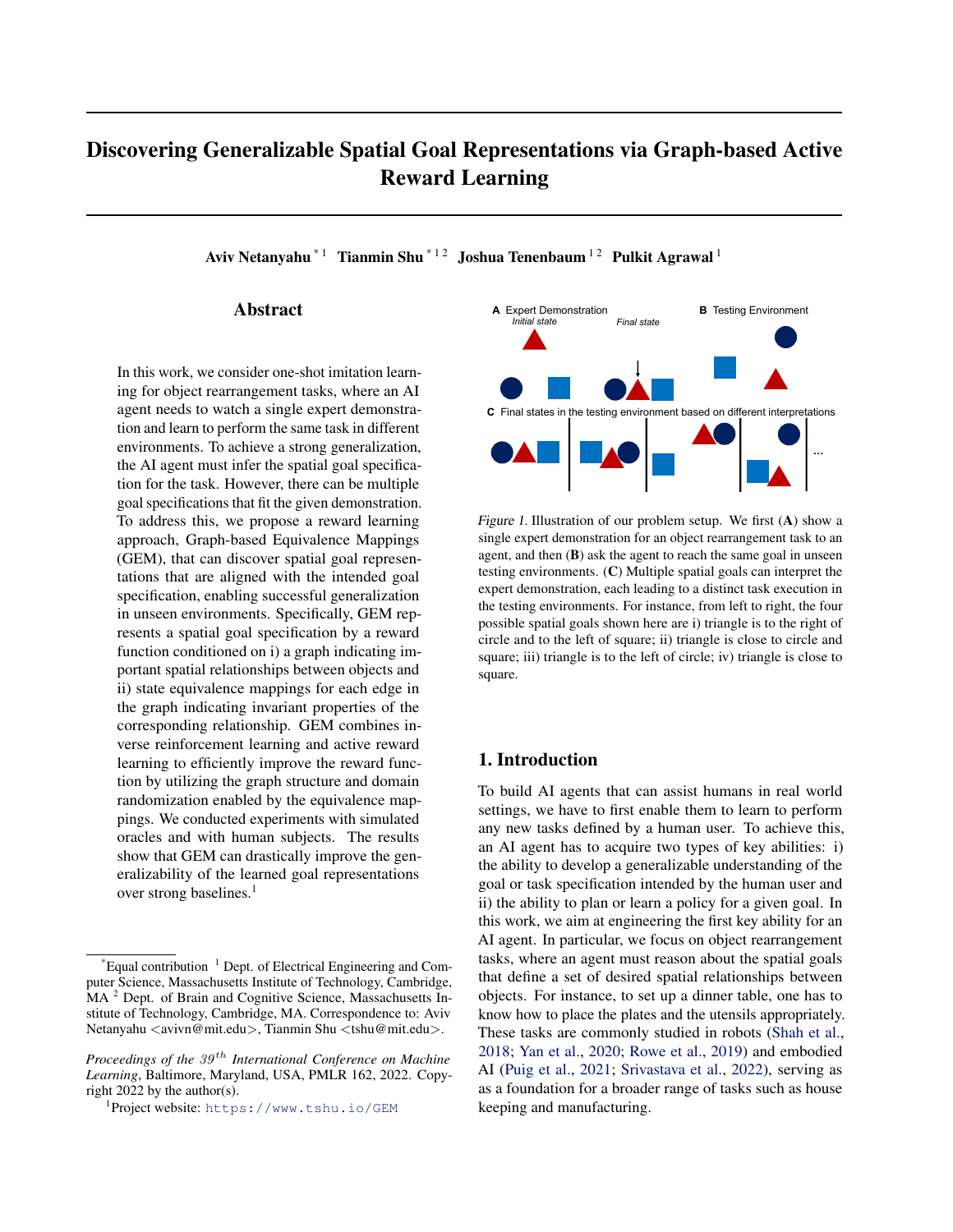| Daniel, C., Viering, M., Metz, J., Kroemer, O., and Peters, JLowe, R., Wu, Y., Tamar, A., Harb, J., Abbeel, P.,<br>Active reward learning. InRobotics: Science and systems<br>volume 98, 2014.                                                 | and Mordatch, I. Multi-agent actor-critic for mixed<br>cooperative-competitive environmentarXiv preprint<br>arXiv:1706.022752017.                                                                                                                                                                                                                 |
|------------------------------------------------------------------------------------------------------------------------------------------------------------------------------------------------------------------------------------------------|---------------------------------------------------------------------------------------------------------------------------------------------------------------------------------------------------------------------------------------------------------------------------------------------------------------------------------------------------|
| Daniel, C., Kroemer, O., Viering, M., Metz, J., and Peters, J.<br>Autonomous Robot \$9(3): 389-405, 2015.                                                                                                                                      | Active reward learning with a novel acquisition function. MacGlashan, J., Ho, M. K., Loftin, R., Peng, B., Wang, G.,<br>Roberts, D. L., Taylor, M. E., and Littman, M. L. Inter-<br>active learning from policy-dependent human feedback.                                                                                                         |
| Duan, Y., Andrychowicz, M., Stadie, B., Jonathan Ho, O.,<br>Schneider, J., Sutskever, I., Abbeel, P., and Zaremba, 2285-2294. PMLR, 2017.<br>W. One-shot imitation learning. IAdvances in neural                                               | In International Conference on Machine Learningp.                                                                                                                                                                                                                                                                                                 |
| information processing system2017.                                                                                                                                                                                                             | Nehaniv, C. L., Dautenhahn, K., et al. The correspondence<br>problem. Imitation in animals and artifacts41, 2002.                                                                                                                                                                                                                                 |
| Finn, C., Yu, T., Zhang, T., Abbeel, P., and Levine, S. One-<br>shot visual imitation learning via meta-learning. Con-<br>ference on Robot Learningp. 357-368. PMLR, 2017.                                                                     | Netanyahu, A., Shu, T., Katz, B., Barbu, A., and Tenenbaum,<br>J. B. Phase: Physically-grounded abstract social events<br>for machine social perception. B5th AAAI Conference                                                                                                                                                                     |
| Fu, J., Luo, K., and Levine, S. Learning robust rewards with<br>adversarial inverse reinforcement learning. Interna-                                                                                                                           | on Arti cial Intelligence (AAAI) 2021.                                                                                                                                                                                                                                                                                                            |
| tional Conference on Learning Representations18.                                                                                                                                                                                               | Ng, A. Y., Russell, S. J., et al. Algorithms for inverse<br>reinforcement learning. Ircml, volume 1, pp. 2, 2000.                                                                                                                                                                                                                                 |
| Ghasemipour, S. K. S., Zemel, R., and Gu, S. A divergence Puig, X., Ra, K., Boben, M., Li, J., Wang, T., Fidler, S.,<br>minimization perspective on imitation learning methods.<br>In Conference on Robot Learningp. 1259-1277. PMLR,<br>2020. | and Torralba, A. Virtualhome: Simulating household<br>activities via programs. IProceedings of the IEEE Con-<br>ference on Computer Vision and Pattern Recognition                                                                                                                                                                                |
| Grif th, S., Subramanian, K., Scholz, J., Isbell, C. L., and<br>back with reinforcement learning. Andvances in neural<br>information processing system2013.                                                                                    | 8494-8502, 2018.<br>Thomaz, A. L. Policy shaping: Integrating human feed-puig, X., Shu, T., Li, S., Wang, Z., Liao, Y.-H., Tenenbaum,<br>J. B., Fidler, S., and Torralba, A. Watch-and-help: A chal-<br>lenge for social perception and humbaig collaboration.                                                                                    |
| Hu, H., Lerer, A., Peysakhovich, A., and Foerster, J. "other-<br>play" for zero-shot coordination. International Con-                                                                                                                          | In International Conference on Learning Representations<br>2021.                                                                                                                                                                                                                                                                                  |
| ference on Machine Learningp. 4399-4410. PMLR,<br>2020.                                                                                                                                                                                        | Reddy, S., Dragan, A., Levine, S., Legg, S., and Leike,<br>J. Learning human objectives by evaluating hypotheti-<br>cal behavior. In nternational Conference on Machine                                                                                                                                                                           |
| Huang, D.-A., Xu, D., Zhu, Y., Garg, A., Savarese, S.,<br>Fei-Fei, L., and Niebles, J. C. Continuous relaxation of                                                                                                                             | Learning pp. 8020-8029. PMLR, 2020.                                                                                                                                                                                                                                                                                                               |
| symbolic planner for one-shot imitation learning.2019<br>IEEE/RSJ International Conference on Intelligent Robots<br>and Systems (IROS)p. 2635-2642. IEEE, 2019.                                                                                | Ross, S., Gordon, G., and Bagnell, D. A reduction of imita-<br>tion learning and structured prediction to no-regret online<br>learning. InProceedings of the fourteenth international                                                                                                                                                             |
| Johnson, J., Hariharan, B., Van Der Maaten, L., Fei-Fei,<br>L., Lawrence Zitnick, C., and Girshick, R. Clevr: A<br>diagnostic dataset for compositional language and ele-                                                                      | conference on arti cial intelligence and statisticpp.<br>627-635. JMLR Workshop and Conference Proceedings,<br>2011.                                                                                                                                                                                                                              |
| mentary visual reasoning. Phroceedings of the IEEE<br>conference on computer vision and pattern recognition<br>pp. 2901-2910, 2017.                                                                                                            | Rowe, R., Singhal, S., Yi, D., Bhattacharjee, T., and Srini-<br>vasa, S. S. Desk organization: Effect of multimodal inputs<br>on spatial relational learning. 12019 28th IEEE Inter-                                                                                                                                                              |
| Kingma, D. P. and Ba, J. Adam: A method for stochastic<br>optimization.arXiv preprint arXiv:1412.69802014.                                                                                                                                     | national Conference on Robot and Human Interactive<br>Communication (RO-MANpp. 1-8. IEEE, 2019.                                                                                                                                                                                                                                                   |
| Loftin, R., MacGlashan, J., Peng, B., Taylor, M., Littman,<br>M., Huang, J., and Roberts, D. A strategy-aware tech-<br>back. InProceedings of the AAAI Conference on Arti cial<br>Intelligence volume 28, 2014.                                | Schaal, S. Is imitation learning the route to humanoid<br>robots?Trends in cognitive science\$(6):233-242, 1999.<br>nique for learning behaviors from discrete human feedShah, A., Kamath, P., Shah, J. A., and Li, S. Bayesian<br>inference of temporal task speci cations from demon-<br>strations. In Bengio, S., Wallach, H., Larochelle, H., |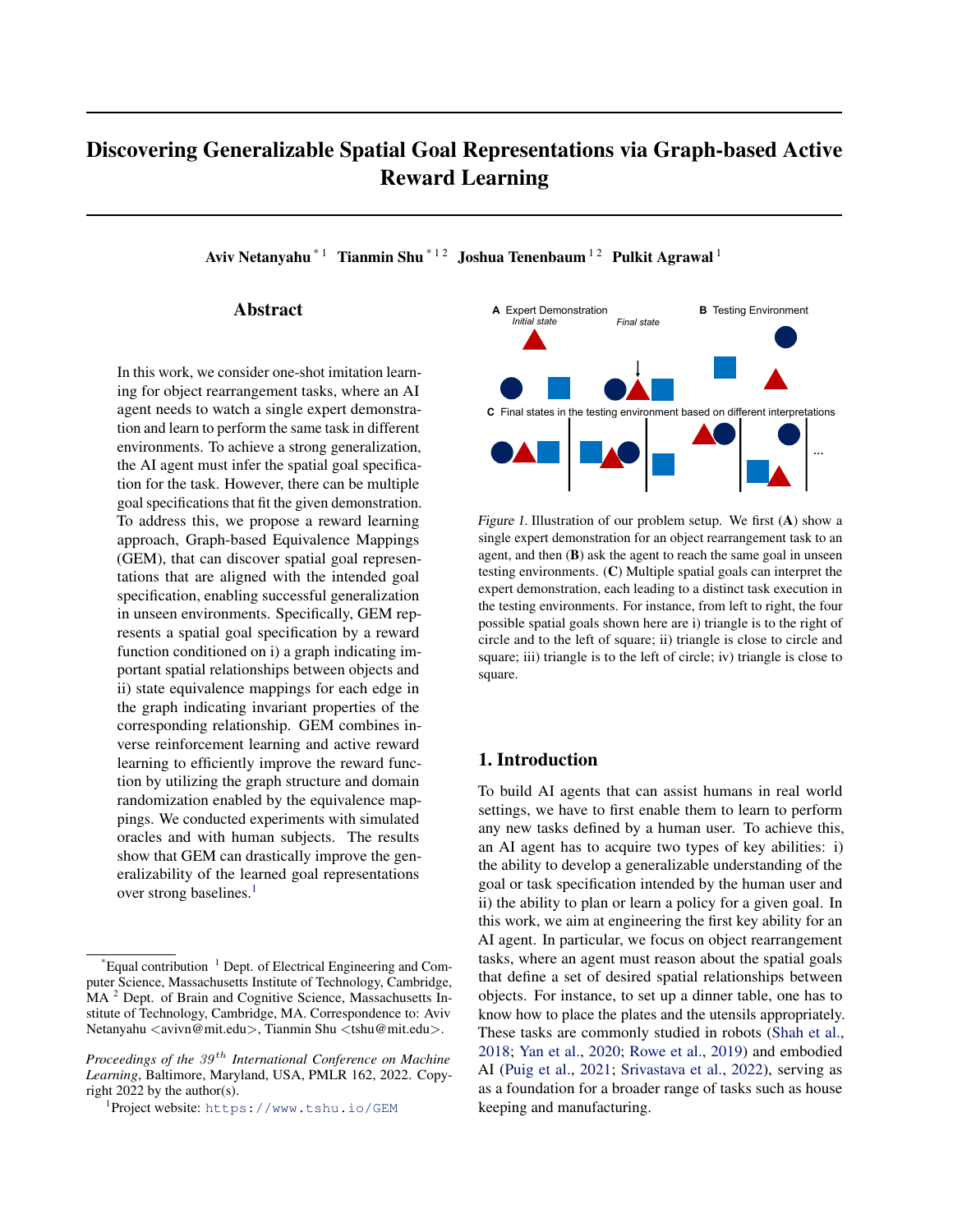Grauman, K., Cesa-Bianchi, N., and Garnett, R. (eds.), Advances in Neural Information Processing Systems 31 , pp. 3804–3813. Curran Associates, Inc., 2018.

- Shimodaira, H. Improving predictive inference under covariate shift by weighting the log-likelihood function. Juniornal of statistical planning and inferenc $\theta$ 0(2):227–244, 2000.
- Srivastava, S., Li, C., Lingelbach, M., MártMartín, R., Xia, F., Vainio, K. E., Lian, Z., Gokmen, C., Buch, S., Liu, K., et al. Behavior: Benchmark for everyday household activities in virtual, interactive, and ecological environments. InConference on Robot Learning p. 477–490. PMLR, 2022.
- Su, P.-H., Gasic, M., Mrksic, N., Rojas-Barahona, L., Ultes, S., Vandyke, D., Wen, T.-H., and Young, S. On-line active reward learning for policy optimisation in spoken dialogue systemsarXiv preprint arXiv:1605.07669 2016.
- Sun, J., Yu, L., Dong, P., Lu, B., and Zhou, B. Adversarial inverse reinforcement learning with self-attention dynamics model.IEEE Robotics and Automation Lette $\mathfrak{B}(2)$ : 1880–1886, 2021.
- Tobin, J., Fong, R., Ray, A., Schneider, J., Zaremba, W., and Abbeel, P. Domain randomization for transferring deep neural networks from simulation to the real world. In 2017 IEEE/RSJ international conference on intelligent robots and systems (IRQ\$p. 23–30. IEEE, 2017.
- Wang, S., Toyer, S., Gleave, A., and Emmons, S. The imitation library for imitation learning and inverse reinforcement learning. https://github.com/ HumanCompatibleAI/imitation, 2020.
- Wang, X., Lee, K., Hakhamaneshi, K., Abbeel, P., and Laskin, M. Skill preferences: Learning to extract and execute robotic skills from human feedback. Conference on Robot Learningpp. 1259–1268. PMLR, 2022.
- Xu, K., Ratner, E., Dragan, A., Levine, S., and Finn, C. Learning a prior over intent via meta-inverse reinforcement learning. Innternational Conference on Machine Learning, pp. 6952–6962. PMLR, 2019.
- Yan, F., Wang, D., and He, H. Robotic understanding of spatial relationships using neural-logic learning 2020 IEEE/RSJ International Conference on Intelligent Robots and Systems (IROS)p. 8358–8365. IEEE, 2020.
- Yu, T., Finn, C., Xie, A., Dasari, S., Zhang, T., Abbeel, P., and Levine, S. One-shot imitation from observing humans via domain-adaptive meta-learning. Yiv preprint arXiv:1802.015572018.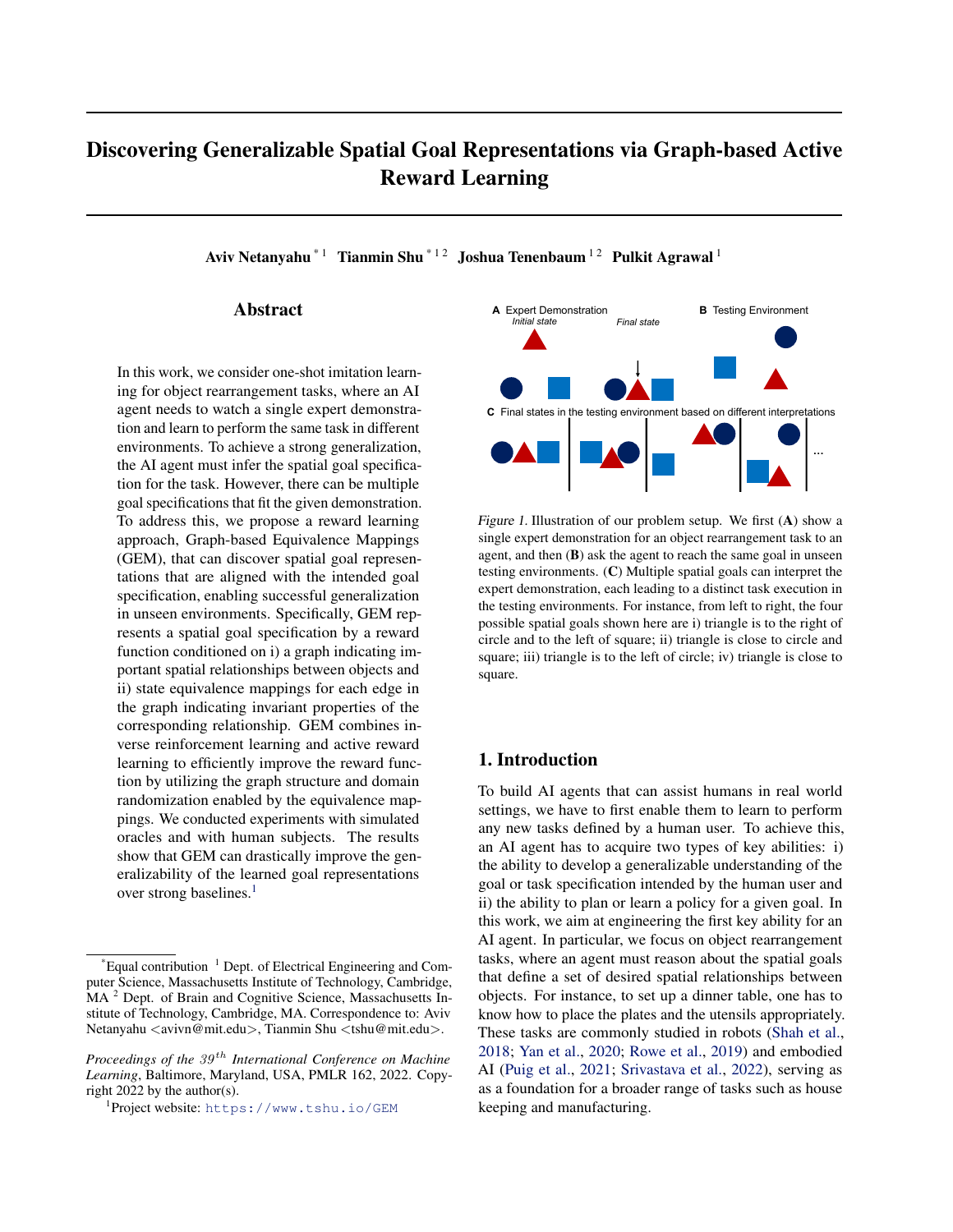# A. Implementation Details

# A.1. State Equivalence Mappings

Applying a mapping to an edge onceWhen applying a mapping to an edge, we randomly sample a variable necessary for the mapping. For the the rotation-invariant mapping  $(x_1; x_2)$ , we sample a random angle Uniform( ; ), and rotatei around by the angle of d. For the scale-invariant mapping, we randomly sample a scale Uniform(0:1; 10:0), and move so that its distance from changes by the scale of while the relative orientation from to j remains the same.

State transformation given all mappings. For each graph, there is a corresponding mapping assignment for all edges  $I = f_{ijk} g_{(ij)2E:k2K}$ . We apply a mapping<sub>k</sub> to edge(i; j) when and only when<sub>ik</sub> = 1. If multiple mappings are assigned to an edge, they will be applied recursively. E.g., and  $_2$  are assigned t $($ i; j), the nal state transformation for this edge is  $_2($   $_1$ (x<sub>i</sub>;x<sub>j</sub>)). Let $\bf{x}_{ij}$  be the transformed edge, then the -nal transformed statessl ) = f $\bf{x}_{ij}$  g<sub>(i;j-)2E</sub>, and the corresponding reward becomes:

$$
R((s;1)jG) = \frac{1}{jEj} \bigg|_{(i;j)2E}^{X} r(\mathbf{x}_{ij}): \tag{9}
$$

Note that since the state transformations are applied to each edge independently, any change in one edge will not affect other edges. During reward netuning, we apply state transformation based on the proposed mapping assignment to each batch, so that the trained reward function re ects the intended invariance represented in the assigned equivalence mappings for each edge.

Additionally, we assume that the absolute coordinates of the objects do not matter in the goal speci cations. Therefore, we also apply a random shift to all objects' coordinates after applying the state equivalence mappings (i.e., moving all objects together without changing their relative positions).

# A.2. Proposal Sampling

Each proposal consists of a new graph and a new equivalence mapping assignment. Therefore, there are two general types of proposal sampling – (1) graph sampling and (2) equivalence mapping assignment sampling. We use a prior probability  $q_{\text{type}}$  to decide the type of sampling for each iteration. At each iteration, we rst sample Iniform(0; 1). If u < q<sub>type</sub>, we choose to sample a new equivalence mapping assignment; otherwise, we sample a new graph. For 3-object tasks, we use  $q_{\text{type}} = 0:2$ ; for 4-object tasks, we use<sub>vpe</sub> = 0:5.

To sample a new graph, we can either add an edge or remove an edge. We de ne the chance of removing **an Roge** as Then we sampl**e** Uniform(0; 1). Whenu < q<sub>remove</sub> we sample one of the edges fr**och**  $^1$  to remove; otherwise, we randomly add an edge that does not exissin<sup>1</sup>. Note that we consider undirected graphs in this work; we also avoid removing all edges to ensure a valid graph-based reward function. For all tasks,  $\omega_{\theta}$ , use 0:5.

To sample a new equivalence mapping assignment, we uniformly sample a(i;  $\phi$ d)  $\&$  E and a type of mapping 2 K, and change the corresponding assignment,  ${}^{0}_{ij}$ e. = 1  ${}^{1}_{ij}$ k i 1<br>ijk ·

# A.3. Network Architecture

The discriminator reward and value networks are implemented by a graph-based architecture, as opposed to the MLP architecture used in the original AIRL version. The input is the observation representation graphG. We construct edge representations by concatenating every pair of object representations in the observation. We then apply 4 x (fully connected layers + ReLU) to each edge representation. We apply a nal fully connected layer to each edge embedding to output a single value for each edge. The nal reward is the average edge valutor edges inG.

# A.4. Training Details and Hyperparameters

Model-based state-based AIRL: We build upon an AIRL implementation (Wang et al., 2020) and add a model-based generator. For each task, M-AIRL is executed for 500k generator steps, the expert batch size is the length of the expert demonstrations. For the model-based policy, we set  $0:3$  in Eq. (4). The discriminator is updated for 4 steps after every model-based generator execution. The model based generator samples approximately 2k steps on each iteration.

Query reward netuning : We apply 5k network updates per query iteration. For optimizing the network, we use Adam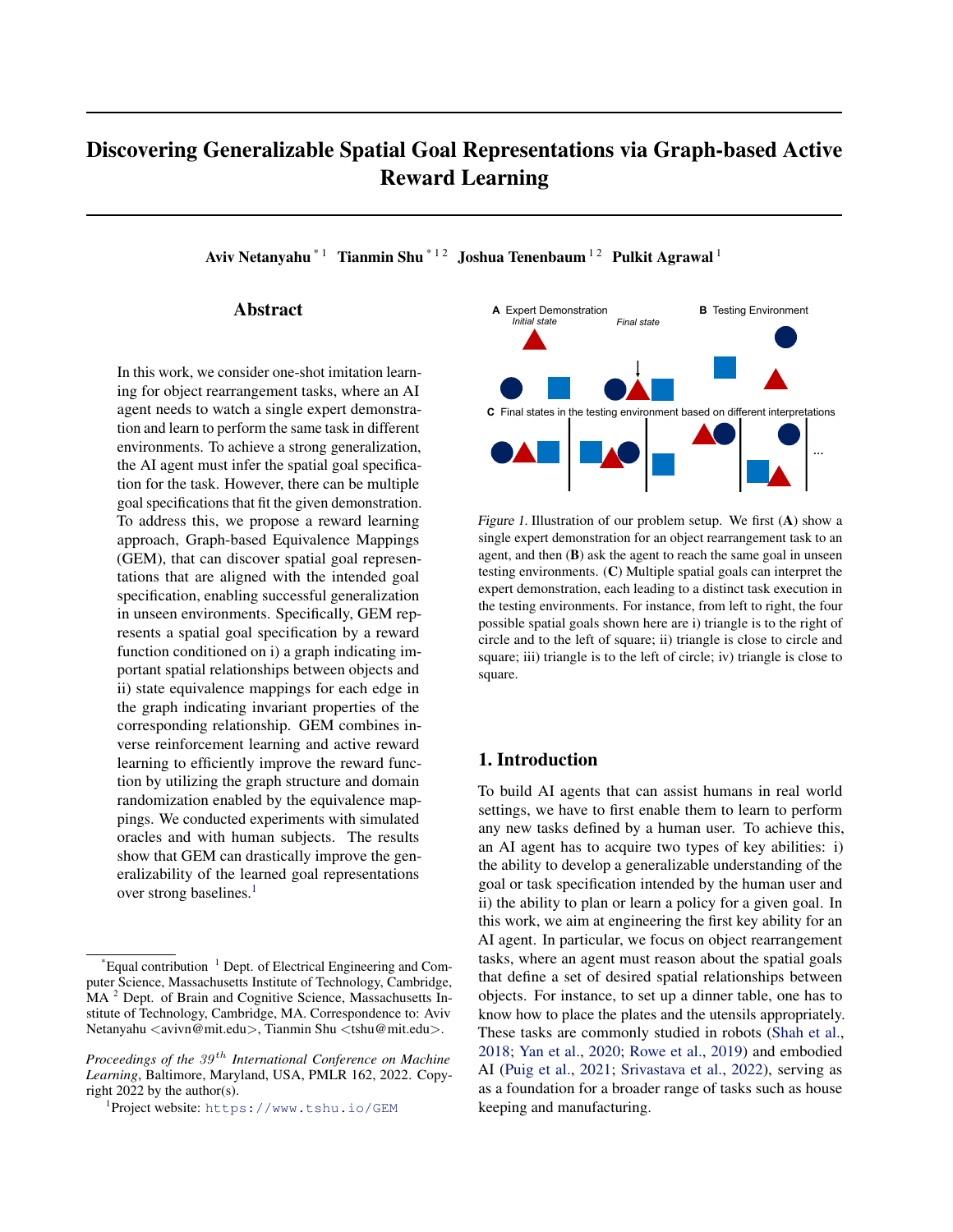Figure 7.Illustration of all 9 Watch&Move tasks. For each task, we show the demonstration, the testing environment, and the goal de nition. We also show the goal relationships by visualizing the corresponding edges.

optimizer (Kingma & Ba, 2014) with a learning rate of 0.0003. For each update, we sample a batch of 16 states for the regression loss and a batch of 16 pairs of positive and negative states for the reward ranking loss.

Query selection we set  $= 0:2$  in Eq 8.

Random query variant: we always assume a fully connected graph and do not assign equivalence mappings to the edges. We collect the positive and negative sets and re ne the reward function using the same loss function de ned in Eq. (7).

### A.5. Sampling Goal States in Testing

During testing, we sample a goal stase, =  $(x_i)_{i \ge N}$ , by jointly maximizing the learned reward and minimizing the displacement. I.e.,

s = arg max R(s; G) 
$$
\underset{i \ge N}{X}
$$
  $jj x_i^0$   $x_i j j_2$ : (10)

For the experiments using the simulated oracle, we use the reward corresponding to the sparsest graph accepted that has been accepted up until the current iteration. For the human experiments, we directly use the reward accepted at each iteration so that the results are more resilient to the noise in participants' responses.

Since this work focuses on learning goals, we directly evaluate feasible sampled goal states in the experiments. However, it is also possible to evaluate an episode using a planner to reach the sampled goal states.

#### A.6. Watch&Move Environment

Figure 7 illustrates the setup (the expert demonstration, the test environment, and the goal description) for each Watch&Move task. The demonstrations of these tasks present various sources of confusion. For instance, there can be irrelevant objects (e.g.,the purple trapezoid and the red circle in Task 8) or goal objects that are never moved in the demonstration due to their initial states being satisfactory (e.g., the blue trapezoid and the blue rectangle in Task 3). Expert demonstrations were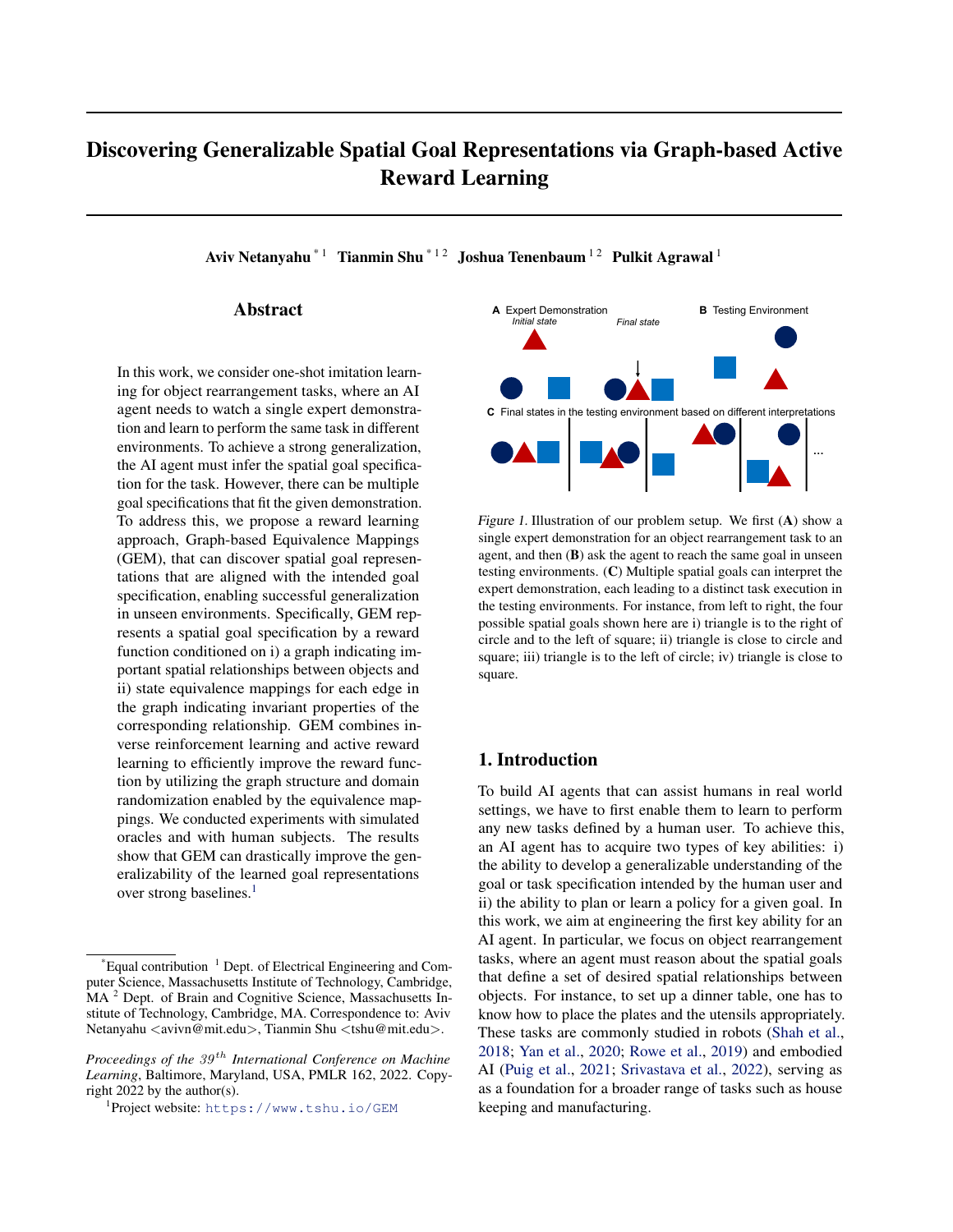<span id="page-13-1"></span>

| PAIRWISE GOAL RELATIONSHIP                              | <b>DEFINITION</b>                                      |
|---------------------------------------------------------|--------------------------------------------------------|
| CLOSE $[(SRIVASTAVA ET AL., 2022)]$                     | OBJECTS DISTANCE $< 2.5$ UNITS                         |
| LEFT/RIGHT $[(JOHNSON ET AL., 2017; YAN ET AL., 2020)]$ | ANGLE BETWEEN OBJECTS AND X AXIS $< 0.1\pi$            |
| ABOVE/BELOW [(YAN ET AL., 2020)]                        | $0.4\pi$ < ANGLE BETWEEN OBJECTS AND Y AXIS < $0.6\pi$ |
| DIAGONAL                                                | BOTH COORDINATES OF ONE OBJECT $>$ OTHER'S             |
| DISTANCE X                                              | OBJECTS DISTANCE WITHIN 0.5 UNIT BUFFER AROUND X       |
| AT LEAST WITHIN DISTANCE X                              | <b>OBJECTS DISTANCE <math>&gt; X</math></b>            |

Table 1. Definition of goal relationships in Watch&Move tasks. For reference, the radius of a circle is 0.8 units.

created with a planner introduced in (Netanyahu et al., 2021), with a length ranging from 8 to 35 steps.

The state space in Watch&Move is represented by  $S \, Z \, \mathbb{R}^{N-13}$  where N is the number of objects in the environment. 13 dimensions are composed of the coordinate of the object center, the object's angle, and one hot encodings of the object shape and color. The action space is discrete, containing 11 possible actions per object (8 directions, turning right and left and stopping), and the object id. The action space is proportional to the number of objects. We use  $PyBox2D<sup>3</sup>$  $PyBox2D<sup>3</sup>$  $PyBox2D<sup>3</sup>$  to simulate the physical dynamics in the environment.

The goal relationships used to create Watch&Move are specified in Table [1.](#page-13-1) These could be easily extended to any pairwise spatial relation, such as touching, covering, no contact, orientation, etc.

# A.7. ReQueST

ReQueST (Reddy et al., 2020) is a method for estimating a reward ensemble that can safely generalize to environments with different initial state distributions. ReQueST generates queries from a generative model that optimizes four objectives. Each state in each query receives accepted or rejected feedback from an oracle and is used as a positive or negative example in reward training. To ensure a fair comparison with our approach, we implement ReQueST with the following changes.

- The original method does not use an expert demonstration, therefore we pre-train the ensemble reward functions with the expert demonstration.
- The reward architecture is similar to ours, where the final edge embeddings are sum-pooled and fed to a fully connected layer followed by softmax for the classification. Note that here we only have two classes – neutral and good.
- The original paper learns a world model from random sampling in the environment. We use the ground truth world model provided by the physics simulation, similar to GEM.
- Each query is of length 1 (as in the pointmass environment in ReQueST) sampled similarly to the AIRL generator sampling in GEM. Starting from the final state of the expert demonstrations, each query is sampled relative to the last sampled point, matching with the query generation procedure in GEM.

We use an ensemble of 4 rewards (as in the pointmass environment in ReQueST), and train them using the Adam optimizer with a learning rate of 0.0003. We have 1k pre-training steps and 10 training steps per every 4 queries.

# B. Additional Results

## B.1. Evaluation in a Real World Task

To show the connection between Watch&Move tasks and real world tasks, we use VirtualHome (Puig et al., 2018; 2021), a realistic virtual household simulation platform, to instantiate Task 5 in a real work setting – setting up a desk for a left-handed person, i.e., a book in the front of a notepad and a pen on the left of and close to the notepad. In Figure [8,](#page-14-0) we show the reward trained by GEM on the original Task 5 can also achieve success in this real-world task which shares the same ground-truth goal with Task 5 but requires the rearrangement of real world objects.

<span id="page-13-0"></span><sup>3</sup> https://github.com/pybox2d/pybox2d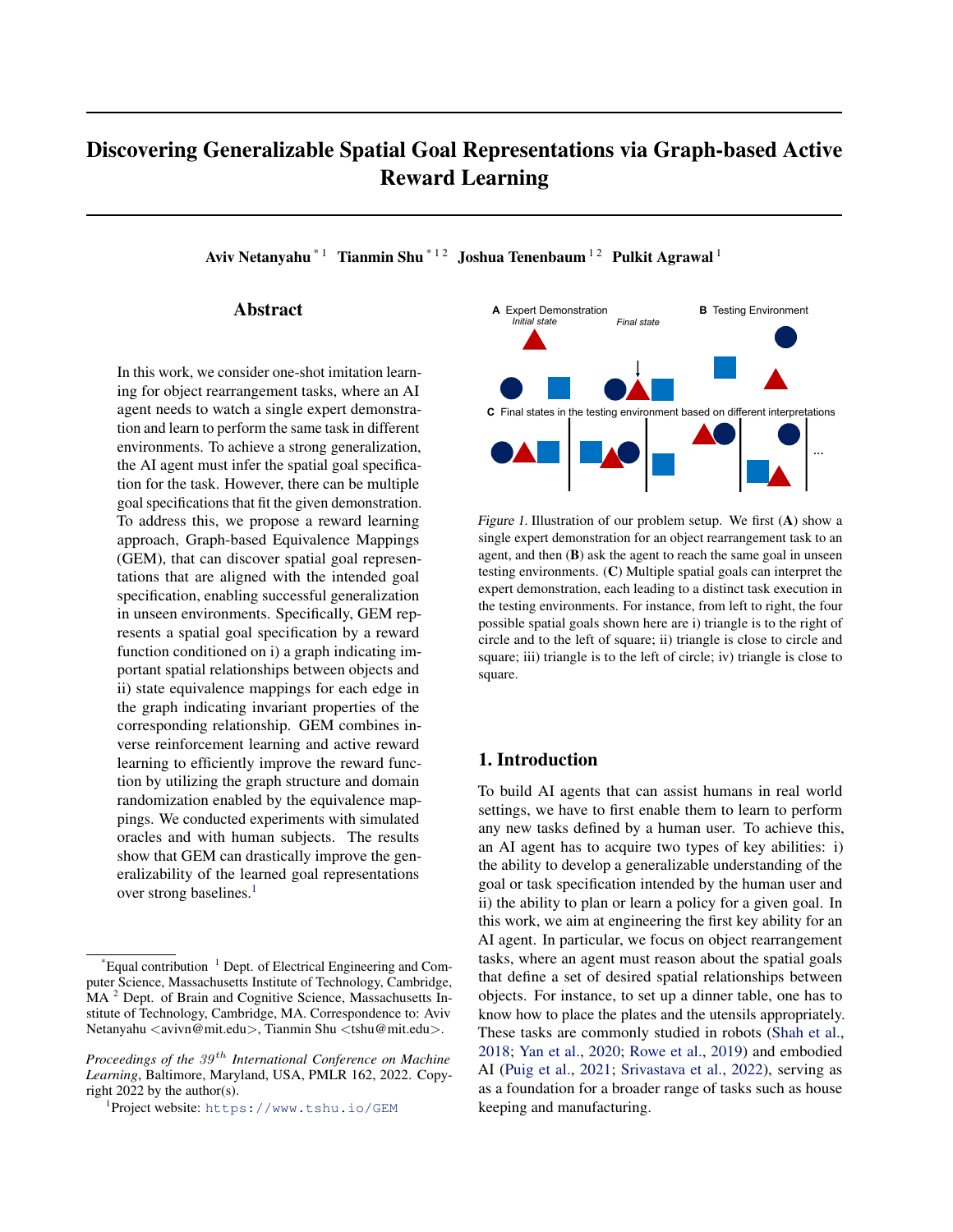

Initial State of the Testing Environment A Sampled Goal State Using the Learned Reward



<span id="page-14-0"></span>Figure 8. A real world task simulated in VirtualHome that has the same goal specification as Task 5. Specifically, the task is to set up a desk for a left-handed person to take notes while reading a book. We visualize the testing environment and the sampled goal state for this real world task using the reward function learned by GEM for Task 5. The sampled goal state satisfies the true goal specification while minimizing the displacement of the objects.



<span id="page-14-1"></span>Figure 9. Illustration of the inferred graphs and equivalence mapping assignments as well as the corresponding query states that lead the proposal acceptance for all 9 tasks (from one of the three runs). The colors of the edges indicate the assigned mappings. Black: no mapping is assigned; red: the rotation-invariant mapping is assigned; blue: the scale-invariant mapping is assigned; purple: both the rotation-invariant and the scale invariant mappings are assigned.

### B.2. Learning Results

We show the inferred graphs and the equivalence mapping assignments for all 9 tasks in Figure [9.](#page-14-1) The inferred graphs correctly identified the goal relationships. The assigned equivalence mappings also revealed the invariance properties of the intended spatial relationships in most cases.

Figure [10](#page-15-0) depicts typical queries that are sampled by GEM to verify the proposed graphs and the equivalence mapping assignment. The examples here demonstrate how the informative queries were able to help differentiate two different reward functions.

#### B.3. Qualitative Results

Figure [11](#page-15-1) shows the sampled goal states using the reward functions learned by GEM. These goal states not only satisfy the goal specifications, but are also efficient (small displacement compared to the initial states in the testing environments). This demonstrates that the sampled goal states are not simply copying the final state of the expert demonstration but indeed reflect the intended spatial relationships.